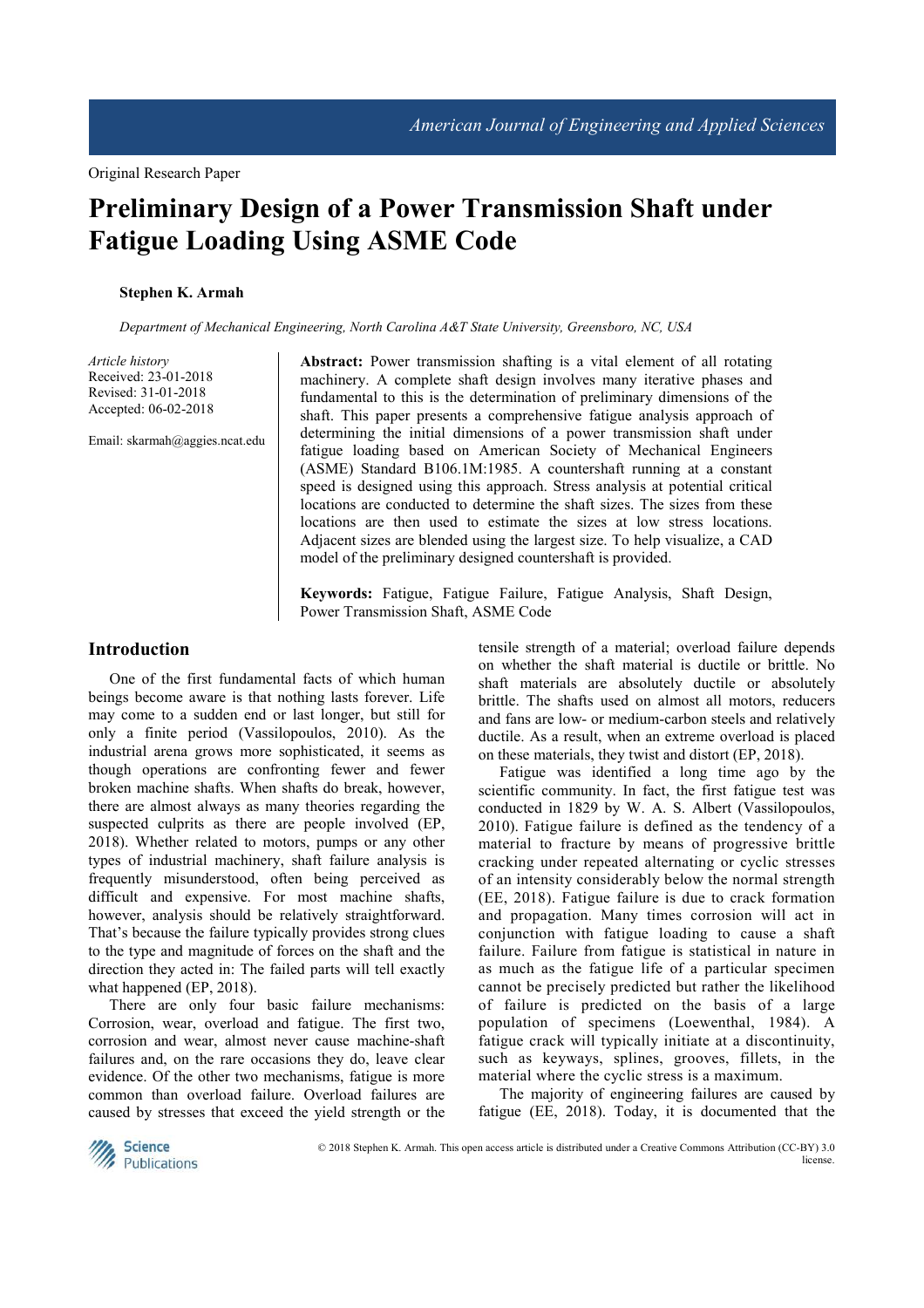majority of structural failures occur through a fatigue mechanism. As mentioned in (Vassilopoulos, 2010), after extensive study by the US NIST (National Institute of Standards and Technology, approximately 60% of 230 examined failures were associated with fatigue. This percentage was higher; 95% (Gujaran and Gholap, 2014) and between 80 and 90% by National Bureau of Standards (NBS) (Abdullah *et al*., 2012; NBS, 2015). A comprehensive study of the cost of fracture in the United States indicated a \$119 billion (in 1982 dollars) cost occurred in 1978 (NBS, 1983). This was about 4% of the gross national product. The study also stated that an estimated \$35 billion per year could be saved through the use of currently available technology. Costs could be

further reduced by as much as \$28 billion per year through fracture-related research.

Figure 1 shows fatigue failure of a fan shaft which occurred shortly after the installation of a variable speed drive. Figure 2 shows fatigue fracture of an AISI 4320 drive shaft; the fatigue failure initiated at the end of the keyway at points *B* and progressed to the final rupture at *C* (Budynas and Nisbett, 2016). The drive shaft in Fig. 3 was on a steel-mill elevator; the slow-growing failure was initiated by fretting corrosion that substantially reduced the fatigue strength on the shaft. This paper focus is on designing a shaft to avoid fatigue failure, whiles also checking to prevent overload failure.



**Fig. 1:** Fatigue failure of a fan shaft after the installation of a variable speed drive (EP, 2018)



**Fig. 2:** Fatigue fracture of an AISI 4320 drive shaft (Budynas and Nisbett, 2016)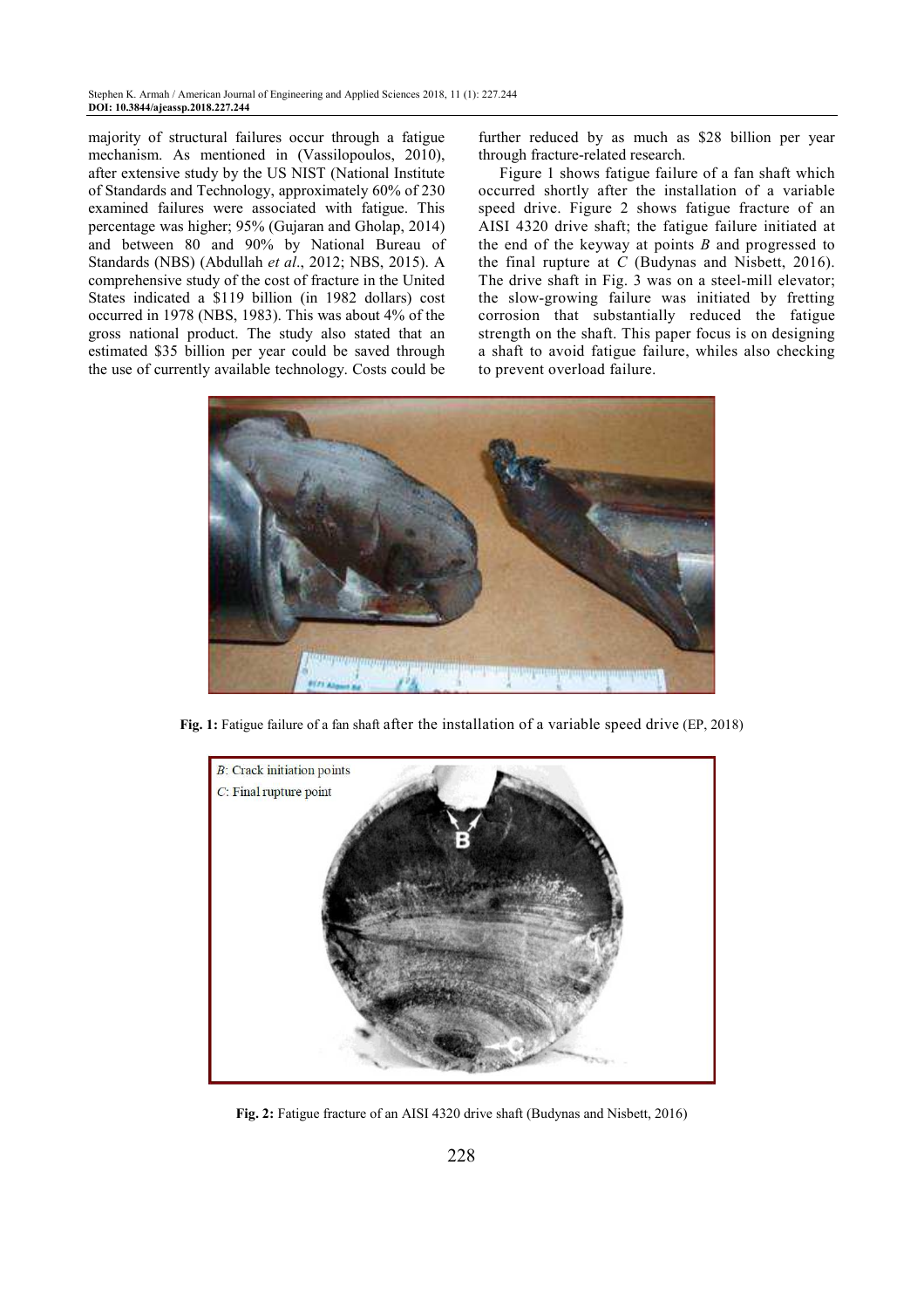

**Fig. 3:** Fatigue failure of a drive shaft initiated by fretting corrosion (EP, 2018)

Shaft is a rotating machine element, usually of circular cross section, which transmits power or motion from one point to another point, or from a machine which produces power to a machine which absorbs power (Budynas and Nisbett, 2016; Khurmi, 2014). It is one of the most common and basic machine elements which are used in a variety of ways in mechanical equipments. A designed power transmission shaft is supported on bearings and rotates a set of machine elements such as gears, cranks, flywheels, sprockets and pulleys in transmitting the required torque. Shaft provides the axis of rotation, or oscillation, of these machine elements and controls the geometry of their motion (Budynas and Nisbett, 2016). These elements produce bending, axial and torsion loadings on the shaft. A shaft must be strong enough to sustain these static and dynamic loading produced (Bhandari, 2010). Shaft can be classified mainly into two parts: Transmission shaft and machine shaft. When the shaft is an integral part of any machine assembly it is termed machine shaft (Saradava *et al*., 2016). This paper looks into the design of a countershaft, a trasnmission shaft. A countershaft is a short shaft that connects a prime mover to a line shaft of a machine. A shaft which transmits power to several machine elements is termed as a line shaft.

There is no magic formula that gives shaft geometry for any given design situation. The best approach is to learn from similar problems that have been solved and combining the best to solve other problems. A complete shaft design has much interdependence on the design of the other machine elements (Budynas and Nisbett, 2016). The overall shaft design process involves many iterative phases such as (Budynas and Nisbett, 2016):

- Power and torque requirements
- Shaft elements specifications: For example, gear ratios and torque transmission
- Shaft layout
- Load analysis
- Material selection
- Design for stress (fatigue and static analyses): Determination of preliminary sizes
- Deflection and rigidity analysis: Lateral and torsional analysis
- Vibration analysis: Determination of critical speeds
- Catalog specification for shaft elements such as bearings, keys and retaining rings, etc.
- Final analysis: Final check, tolerance, Computer Aided Design (CAD) models, Finite Element Analysis (FEA), etc.

Fundamental to this design process is the determination of preliminary dimensions of the shaft. In deciding on an approach to this initial shaft sizing, it is necessary to realize that a stress analysis at a specific point on a shaft can be made using only the shaft geometry in the vicinity of that point (Budynas and Nisbett, 2016). Thus, it is not necessary to evaluate the stresses in a shaft at every point; a few potential critical locations will suffice. In design, it is usually possible to locate these potential critical areas, size these to meet the strength requirements and then size the rest of the shaft to meet the requirements of the shaftsupported elements (Budynas and Nisbett, 2016). This is the approach presented in this paper.

This paper presents a concise step-by-step fatigue analysis approach of determining the preliminary dimensions of a power transmission shaft under fatigue loading based on American Society of Mechanical Engineers (ASME) Standard B106.1M:1985. A countershaft running at a constant speed is designed using this approach. Stress analysis at potential critical locations are conducted to determine the shaft sizes. The sizes from these locations are then used to estimate the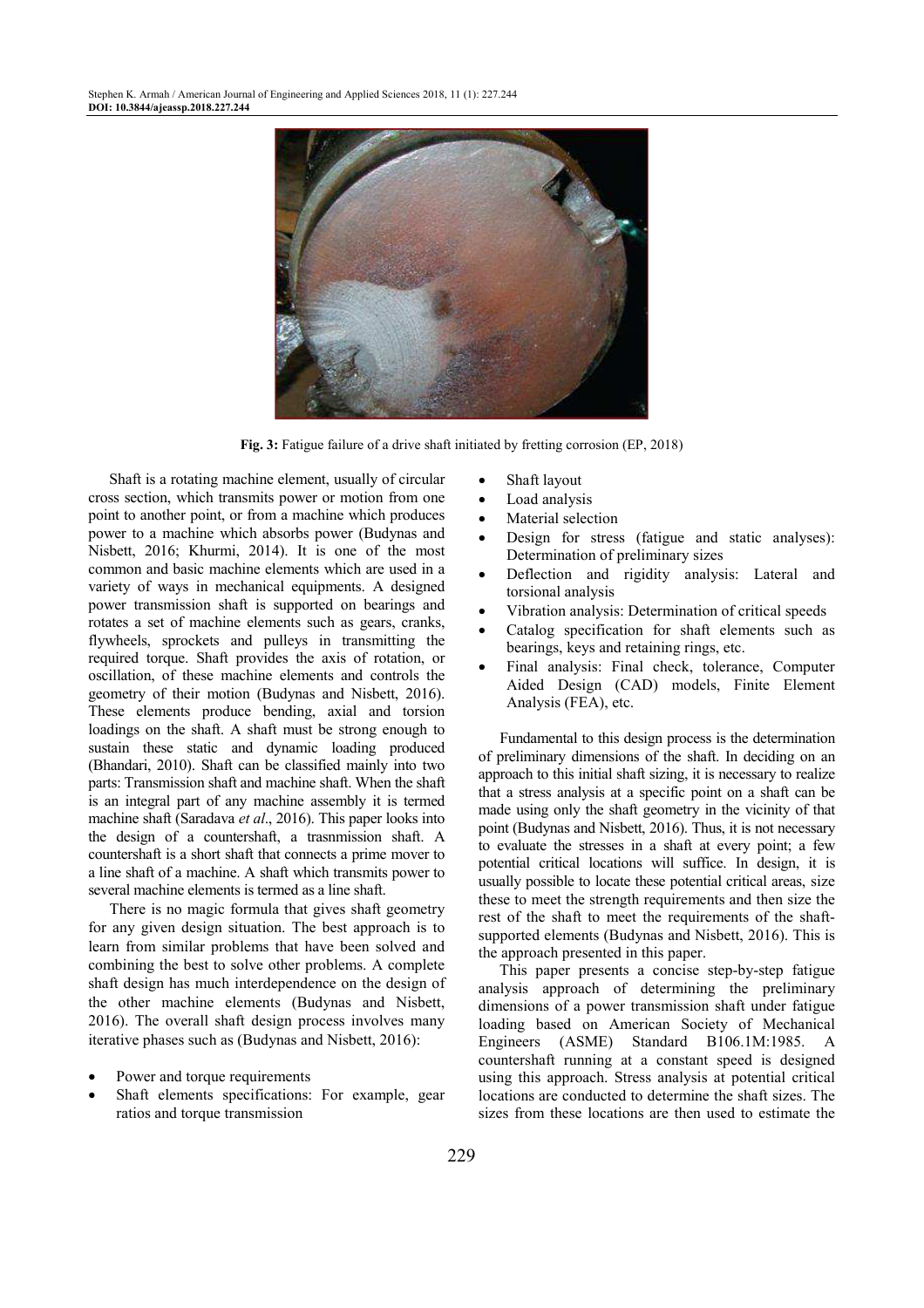sizes at low stress locations. Adjacent sizes are blended using the largest size. To help visualize, a CAD model for the designed countershaft is provided.

This paper is organized as follows. In Section II, fatigue strength is discussed. Section III presents fatigue loading and critical locations. Section IV presents shaft materials. In section V, the ASME code used in determining the initial shaft sizes is presented. Section VI discusses factor of safety. The design process approach applied is explained in section VII. Section VIII provides the problem statement. The design approach is demonstrated in section IX. Finally, section X gives the conclusions.

# **Fatigue Strength**

Fatigue-life methods predict life in number of cycles, *N*, to failure for a specific level of loading. Three major fatigue life methods used in design and analysis are: (1) Stress-life method, (2) Strain-life method, (3) Linearelastic fracture mechanics method (Budynas and Nisbett, 2016). The approach used in shaft size design is the stress-life method. American Society for Testing and Materials (ASTM) defines fatigue strength, *S<sup>f</sup>* , as the value of stress at which failure occurs after *N* cycles and fatigue limit as the limiting value of stress at which failure occurs as *N* becomes very large (FL, 2018). ASTM does not define endurance limit, *S<sup>e</sup>* , the stress value below which the material will withstand many load cycles, but implies that it is similar to fatigue limit. Thus, for indefinite or infinite life,  $S_f = S_e$ . Steel, ferrous alloys and titanium alloys have a distinct  $S_e$  value, which occurs at  $N = 10^6$ . Other structural nonferrous metals such as aluminium and copper do not have a distinct *S<sup>e</sup>* value and will eventually fail even from small stress amplitudes (FL, 2018). *N* is a complex function of: (1) Static and cyclic stress values, (2) Alloy, (3) Heat-treatment and surface condition of the material, (4) Hardness profile of the material, (5) Impurities in the material, (6) Type of load applied, (7) Operating temperature, (7) Several other factors (CP, 2018).

The fatigue strength of a machine member can routinely, though a lengthy procedure, be determined by fatigue testing in the laboratory. Fatigue testing is defined as the process of progressive localized permanent structural change occurring in a material subjected to conditions that produce fluctuating stresses and strains at some point or points and that may culminate in cracks or complete fracture after a sufficient number of fluctuations (WMTR, 2018). There are several common types of fatigue testing as well as two common forms: Load controlled high cycle and strain controlled low cycle fatigue. A high cycle test tends to be associated with loads in the elastic regime and low cycle fatigue tests generally involve plastic deformations.



**Fig. 4:** High cycle *S-N* diagram for a typical steel and aluminium materials (Campbell, 2008)

To determine *S<sup>f</sup>* , specimens are subjected to repeated or varying loading of specified magnitudes while *N* are countered to destruction. Quite a number of tests are necessary to establish the  $S_f$  because of the statistical nature of fatigue (Budynas and Nisbett, 2016). The result is a plot of the nominal stress amplitude, fatigue strength, *S<sup>f</sup>* versus *N*. This is the basis of the stress-life method, the Wohler *S*-*N* diagram, shown schematically for two materials in Fig. 4, for a high cycle fatigue life  $(N > 10^3)$ . *S-N* test data are usually displayed on a log-log plot, with the actual *S-N* line representing the mean of the data from several tests. There are great quantities of data available in the literature of *S-N* diagrams and these plots are imbedded in software packages for various materials.

It is unrealistic to expect the endurance limit of a mechanical or structural member to match the values obtained in the laboratory (Budynas and Nisbett, 2016). A number of service factors that are known to affect fatigue strength have been identified (Loewenthal, 1984). In order to obtain a design part endurance limit, *Se* , these factors can be used to modify the uncorrected endurance limit,  $S_e'$ , of the test specimen as follows:

$$
S_e = k_a k_b k_c k_d k_e k_f S'_e \tag{1}
$$

where,  $k_a$ ,  $k_b$ ,  $k_c$ ,  $k_d$ ,  $k_e$  and  $k_f$  are the endurance limit modifying (correction) factors for surface, size, load, temperature, reliability and miscellaneous-effects, respectively. The fatigue strength at  $N = 10<sup>3</sup>$  is given by  $S_f = S_N = fS_{ut}$ , where *f* is a fatigue factor (fraction) and  $S_{ut}$  is the ultimate tensile strength. There are data available in the literature for determining  $S_e'$ , the correction factors, and *f*. The fatigue strength for ferrous metals for the range  $10^3 < N < 10^6$ , using interpolation from the *S-N* diagram, is given by: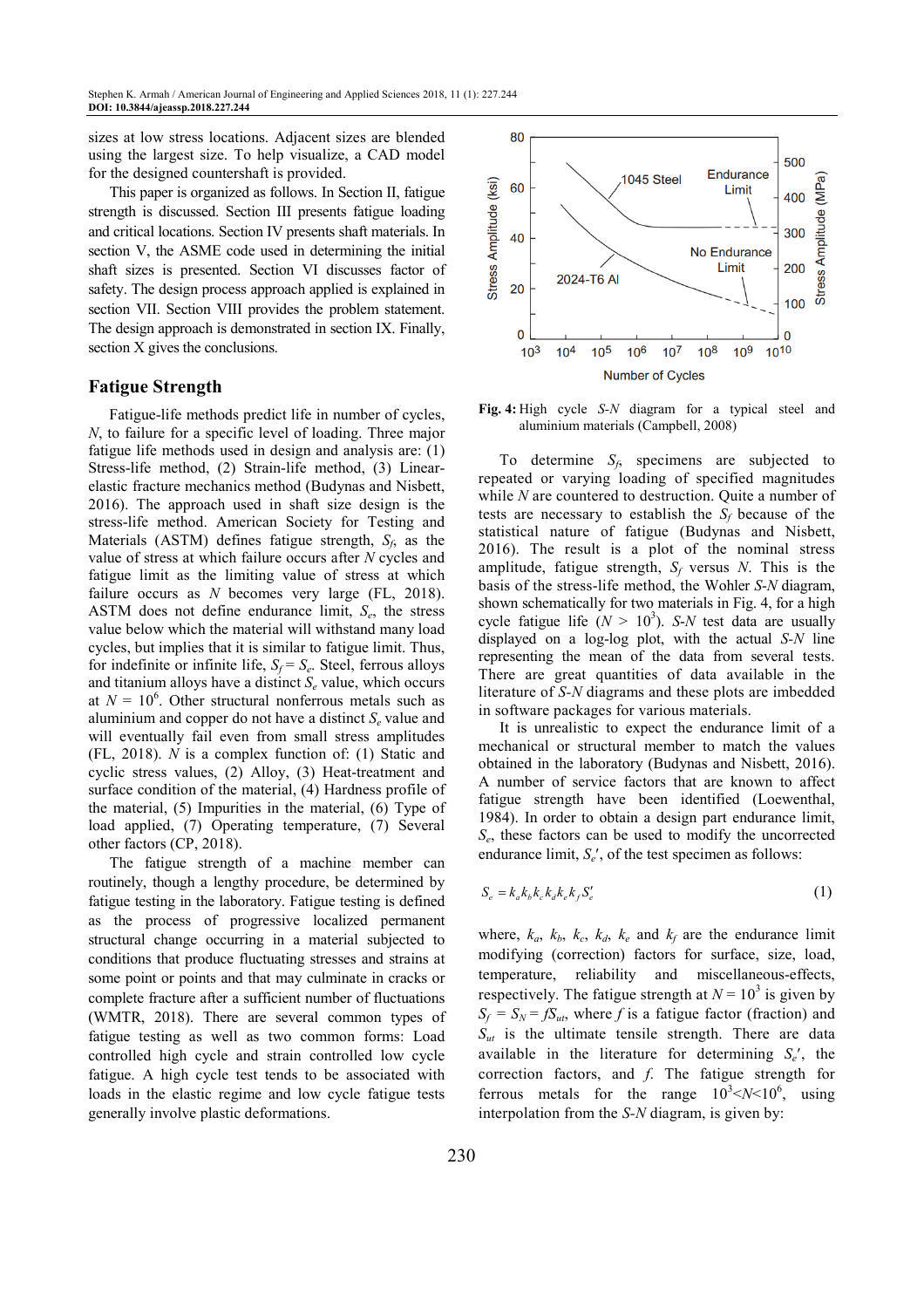$$
S_f = S_N = aN^b \tag{2}
$$

where:

$$
a = \frac{(S_{10^3})^2}{S_e}
$$
 (3)

$$
b = -\frac{1}{3}\log\left(\frac{S_{10^3}}{S_e}\right) \tag{4}
$$

For non-ferrous metals, this range is  $10^3 < N < 5 \times 10^8$ cycles. Note, the empirical relationships and equations described above are only estimates. Depending on the level of certainty required in the fatigue analysis, actual test data may be necessary.

# **Fatigue Loading and Critical Locations**

When fatigue loads are involved, the part encounters loads less than the mean and some loads more than the mean. Fatigue loading produces stresses that are variable, or fluctuating (Budynas and Nisbett, 2016). Quite frequently, the maximum stresses are well below the tensile yield strength, *Syt*. Shafts may be subjected to the following types of loads: (1) Pure torsional moment (*T*), (2) Pure bending moment (*M*), (3) Combined *T* and *M*, (4) Combined pure axial (*F*), *T* and *M*.

Most basic *S-N* fatigue data collected in the laboratory is generated using a fully-reversed stress cycle. However, actual loading applications usually involve a mean loading or stress on which the oscillatory portion is superimposed, nonzero zero value (UXUIS, 2018), as shown in Fig. 5. Consider a pure fluctuating fatigue loading (*F* or *M* or *T*) or the induced corresponding stress (normal,  $\sigma$ , or shear,  $\tau$ ) *X*. If it is assumed *X* follows sinusoidal pattern, then in general, X can be characterized by its mean  $X_m$  and alternating (amplitude)  $X_a$ . It must be pointed out that some quite irregular, non-sinusoidal, pattern do occur. In periodic patterns exhibiting a single maximum and single minimum of the load, the shape of the wave is not important, but the peaks on both the high side (maximum)  $X_{max}$  and the low side (minimum)  $X_{min}$  are important. That is, the load or stress can be characterized as  $X \sim (X_{min}, X_{max})$ . The range of *X*,  $X_r =$  $X_{max} - X_{min}$ ,  $X_a$  and  $X_m$  are given, respectively, as:

$$
X_a = \frac{X_r}{2} = \frac{1}{2} \left( X_{\text{max}} - X_{\text{min}} \right)
$$
 (5)

$$
X_m = \frac{1}{2} \left( X_{\min} + X_{\max} \right) = X_{\min} + X_a \tag{6}
$$

Since the amplitude of the cyclic loading has a major effect on the fatigue performance, the *S-N* relationship is determined for one specific loading amplitude. The amplitude is express as a ratio value. Two ratios that are often defined for the representation of the mean stress (in one cycle of loading) are the stress ratio  $R$  and the amplitude ratio  $A$ , defined as:

$$
R = \frac{\sigma_{\min}}{\sigma_{\max}}\tag{7}
$$

$$
A = \frac{\sigma_a}{\sigma_m} = \frac{1 - R}{1 + R} \tag{8}
$$

For fully-reversed loading,  $\sigma_m = 0$ ,  $\sigma_a = \sigma_{max}$ ,  $\sigma_{min} =$  $-\sigma_{max}$ , thus  $R = -1$ ; typical *R* value for shaft design and testing.  $R = 1$  is for static loading. For a case where the mean stress is tensile and equal to the stress amplitude, repeated (unidirectional) loading,  $R = 0$ . For example, a valve spring force for the bending of rocker arm exhibits repeated loading. A stress cycle of  $R = 0.1$  is often used in aircraft component testing and corresponds to a tension-tension cycle in which the minimum stress is equal to 0.1 times the maximum stress (UXUIS, 2018).



**Fig. 5:** Characterization of sinusoidal fluctuating load or stress, *X*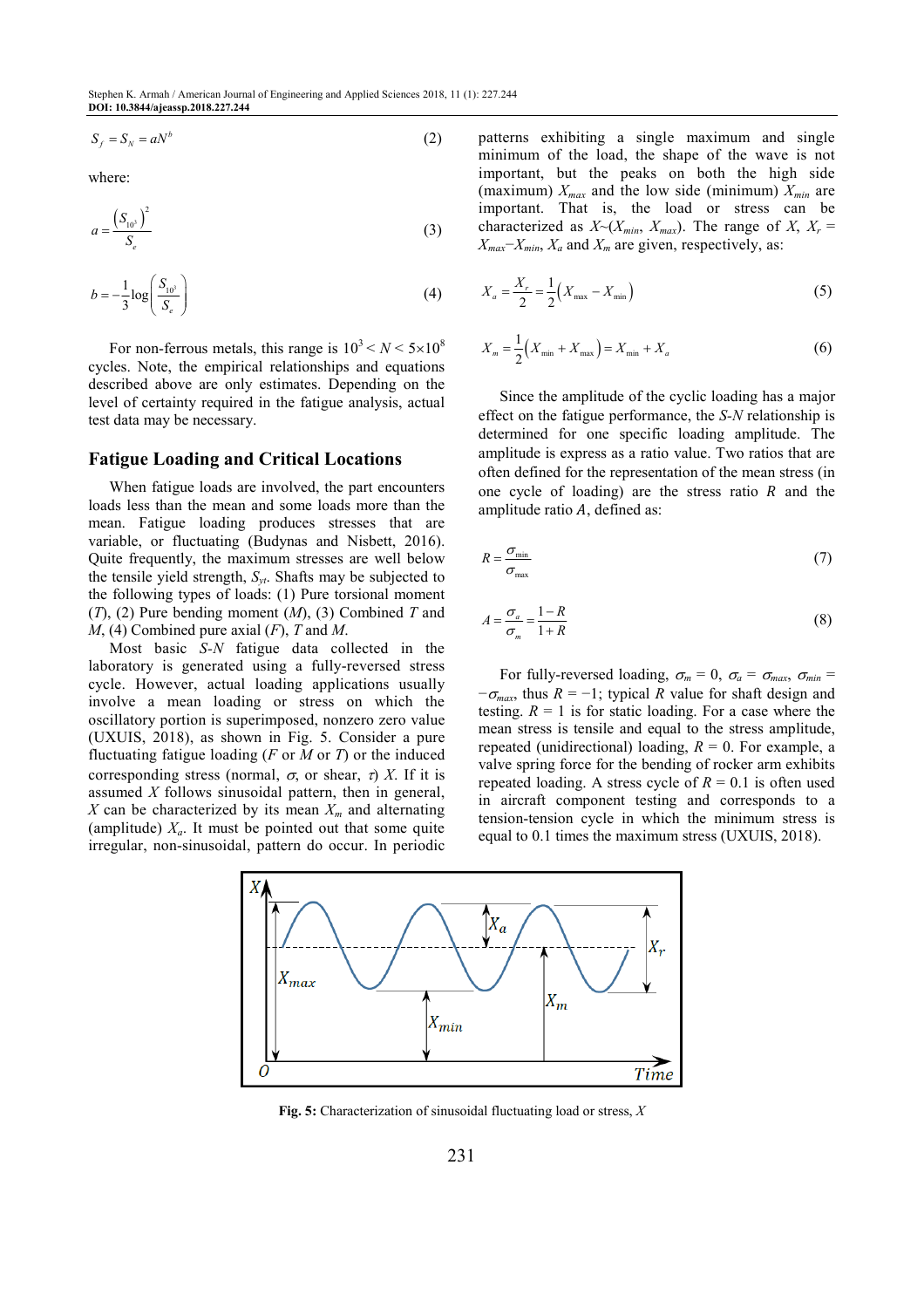

**Fig. 6:** Examples of critical locations (ME, 2018)

The geometry of a shaft is generally that of stepped cylinder. Shafts and axles often have stepped geometry to accommodate gears and pulleys and to restrict axial loading or displacement. These sudden changes in cross section, as well as features like notches and holes, are local stress intensifiers and potential trouble spots for fatigue (ME, 2018). For example, shoulders are used for axially locating shaft elements and to carry any thrust loads. Also, machine elements such as keys, setscrews, pins, press or shrink fits, tapered fits are used for torque transmission. The stresses are only needed to be evaluated at potential critical locations, Fig 6. Potential critical locations are usually: (1) On the outer surface, (2) Where the bending moment is maximum, (3) Where the torque is present and (4) Where stress concentrations exist.

# **Shaft Materials**

The selection of a material for a machine part or structural member is one of the most important decisions the designer is called on to make (Budynas and Nisbett, 2016). The actual selection of a material for a particular design application can be an easy one, or the selection process can be involving and daunting. Power-transmitting shafts and axles are most commonly machined from plain (low) carbon (AISI/SAE 1020-1050) or alloy (AISI/SAE 4140, 4145, 4150, 4340 and 8620) Cold Drawn (CD) or Hot Rolled (HR) steel bar stock (Loewenthal, 1984; Budynas and Nisbett, 2016).

Typically, CD steels are used for small sizes, less than 76 mm (3 in.) and HR steel are commonly used for larger sizes, machined all over (Budynas and Nisbett, 2016). Cold drawing improves not only mechanical strength but also machinability, surface finish and dimensionality accuracy. HR shafts are often quenched and tempered for greater strength and then finished (turned and polished or turned, ground and polished) for improved finish and dimensional accuracy (Loewenthal, 1984). When greater strength is required, as in high-speed machinery, an alloy steel such as nickel, nickel chromium or chrome vanadium steels are used. When resistance to corrosion is desired, some copper alloys are used (Budynas and Nisbett, 2016). Table 1 lists plain carbon steel materials commonly used for shaft design and their mechanical properties.

# **ASME Code for Shaft Sizing**

There are fatigue failure criteria that are used for shaft sizing, which include Soderberg, Modified Goodman, Gerber and ASME-elliptic. These theories are only applied in the tensile region ( $\sigma_m \geq 0$ ), since the compressive region ( $\sigma_m$  < 0) has little effect on  $S_f$ . The ASME code, based on ASME Standard B106.1M:1985, used in this paper is derived from customization of the ASME-elliptic. It must be pointed out that there are other forms of ASME code for transmission shaft design. These other codes are based on static loading theories such as Maximum Shear Stress Theory (MSST). The equation accounts for the nature of the load, by employing a combined shock and fatigue factors, *Km* and  $K_t$ , to compute the bending and torsional moments, respectively. There are recommended values for *K<sup>m</sup>* and  $K_t$  in the literature for stationary and rotating shafts (Khurmi, 2014). These are historical, empirical approach for shaft sizing. An example of such equation based on the MSST, for a solid shaft with diameter *d* at a location of interest, is given as (Khurmi, 2014):

$$
d = \left\{ \frac{32n}{\pi S_{yt}} \Big[ \big(K_m M\big)^2 + \big(K_t T\big)^2 \Big]^{1/2} \right\}^{1/3}
$$
(9)

where, *n* is desired factor of safety, introduced for design conservatism and to account for uncertainties.

Typically, shafts are round, solid or hollow. Table 2 gives  $\sigma_a$  and  $\sigma_m$  formulas for a round solid and hollow shafts under pure varying fatigue loading (*F*, or *M*, or *T*). *Kf* and *Kfs* are the fatigue stress-concentration factors for  $\sigma$  and  $\tau$ , respectively. For a hollow shaft,  $d_o$  and  $d_i$  are the outer and inner diameters, respectively. Note, for combined loading, due to the complexity in the mixture of normal and shear stresses, both the alternating and the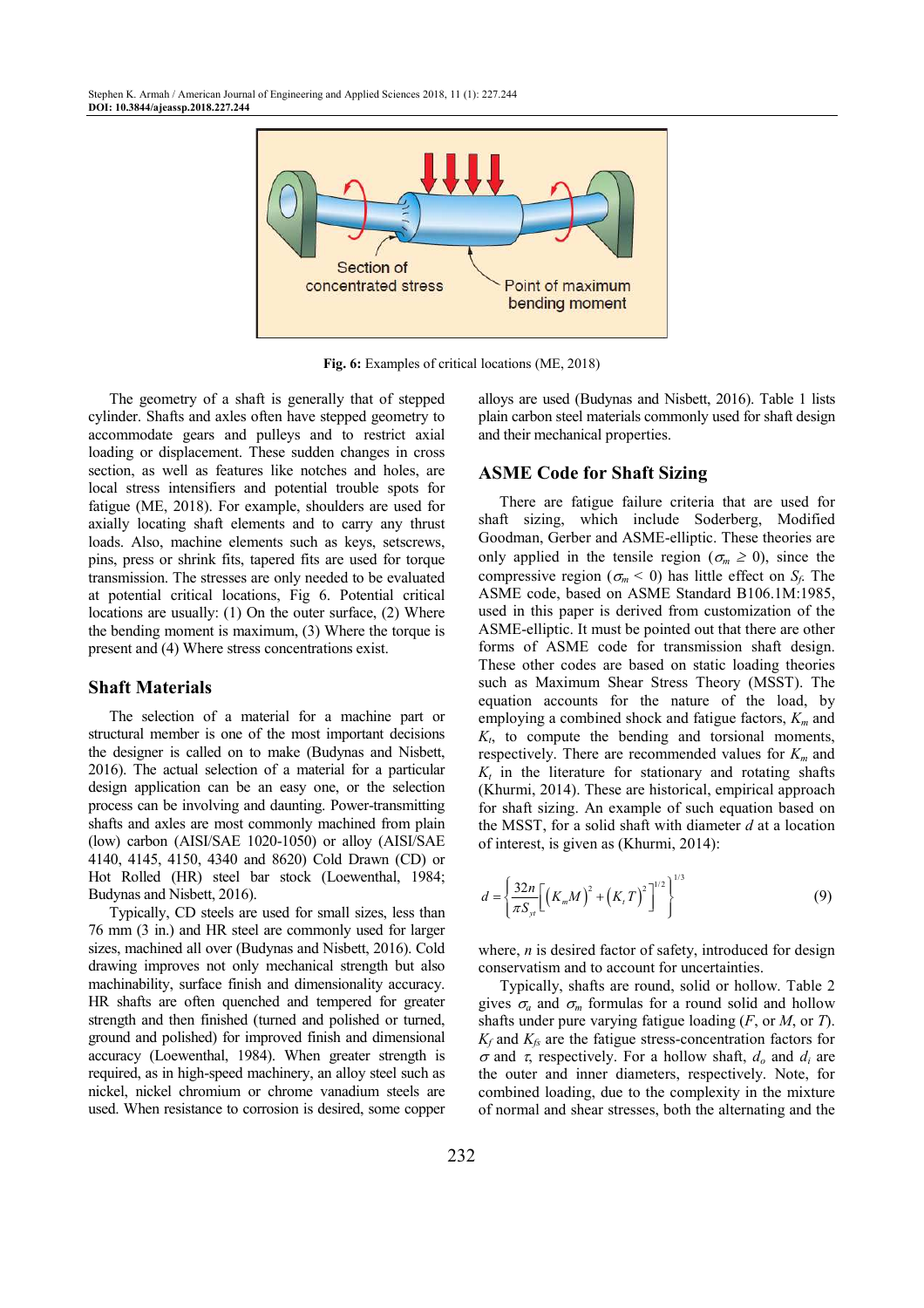mean portion of the stresses are multiplied by fatigue stress concentration factors. The combined stresses can be complex, in-phase and out of phase stresses, especially with multiple stress raisers.

Here, let's consider a round solid cross-section shaft under combinations loading modes. For calculation of *S<sup>e</sup>* ,  $k_a$ ,  $k_b$  and  $k_c = 1.0$  for bending load are applied. The torsional load factor  $(k_c = 0.59)$  is inherently included in the equivalent von Mises stress,  $\sigma' = (\sigma^2 + 3\tau^2)^{1/2}$ . If needed, the axial load factor  $(k_c = 0.85)$  can be divided

into the alternating axial stress (Budynas and Nisbett, 2016). Thus, the stress components can be computed as:

$$
\sigma'_{a} = \left[ \left( \frac{32 M_{a} K_{f,b}}{\pi d^{3}} + \frac{4 F_{a} K_{f,x}}{0.85 \pi d^{2}} \right)^{2} + 3 \left( \frac{16 T_{a} K_{f,b}}{\pi d^{3}} \right)^{2} \right]^{1/2}
$$
(10)

$$
\sigma'_{m} = \left[ \left( \frac{32 M_{m} K_{f,b}}{\pi d^{3}} + \frac{4 F_{m} K_{f,x}}{\pi d^{2}} \right)^{2} + 3 \left( \frac{16 T_{m} K_{fb}}{\pi d^{3}} \right)^{2} \right]^{1/2}
$$
(11)

**Table 1:** Common plain carbon steel use for shaft design

|                     | <b>Table 1:</b> Common plain carbon steel use for share design |                                       |                                    |
|---------------------|----------------------------------------------------------------|---------------------------------------|------------------------------------|
| Material (AISI No.) |                                                                | Ultimate tensile strength, MPa (kpsi) | Yield tensile strength, MPa (kpsi) |
| 1020                | HR                                                             | 380 (55)                              | 210(30)                            |
|                     | CD.                                                            | 470 (68)                              | 390 (57)                           |
| 1030                | HR                                                             | 470 (68)                              | 260 (37.5)                         |
|                     | CD.                                                            | 520 (76)                              | 440 (64)                           |
| 1035                | HR                                                             | 500 (72)                              | 270 (39.5)                         |
|                     | CD.                                                            | 550 (80)                              | 460 (67)                           |
| 1040                | HR                                                             | 520 (76)                              | 290(42)                            |
|                     | CD.                                                            | 590 (85)                              | 490 (71)                           |
| 1045                | HR                                                             | 570 (82)                              | 310 (45)                           |
|                     | CD.                                                            | 630 (91)                              | 530 (77)                           |
| 1050                | HR.                                                            | 620 (90)                              | 340 (49.5)                         |
|                     | CD                                                             | 690 (100)                             | 580 (84)                           |

**Table 2:** Applied stresses for fatigue loading (*F* or *M* or *T*)

|        | Loading                                                           |                                                                           |                                                                         |
|--------|-------------------------------------------------------------------|---------------------------------------------------------------------------|-------------------------------------------------------------------------|
|        | Axial                                                             | Bending                                                                   | Torsion                                                                 |
| Solid  | $\sigma_m = K_{f,x} \frac{4F_m}{\pi d^2}$                         | $\sigma_m = K_{f,b} \frac{32 M_m}{\sigma^3}$                              | $\tau_{m} = K_{fs} \frac{16T_{m}}{\pi d^{3}}$                           |
|        | $\sigma_a = K_{f,x} \frac{4F_a}{\pi d^2}$                         | $\sigma_{a} = K_{f,b} \frac{32 M_{a}}{\pi d^{3}}$                         | $\tau_{a} = K_{fs} \frac{16T_{a}}{\pi d^{3}}$                           |
| Hollow | $\sigma_m = K_{f,x} \frac{4F_m}{\pi (d_o^2 - d_i^2)}$             | $\sigma_m = K_{f,b} \frac{32 M_m d_o}{\pi (d_o^4 - d_i^4)}$               | $\sigma_m = K_{fs} \frac{16T_m d_o}{\pi (d_o^4 - d_i^4)}$               |
|        | $\sigma_{a} = K_{f,x} \frac{4F_{a}}{\pi (d_{o}^{2} - d_{i}^{2})}$ | $\sigma_{a} = K_{f,b} \frac{32 M_{a} d_{o}}{\pi (d_{o}^{4} - d_{i}^{4})}$ | $\sigma_{a} = K_{fs} \frac{16T_{a} d_{o}}{\pi (d_{o}^{4} - d_{i}^{4})}$ |

a: alternating, m: mean, x: axial, b: bending



**Fig. 7:** Design region and load line for ASME-elliptic and Langer yield theories, for the tensile region  $(\sigma_m \ge 0)$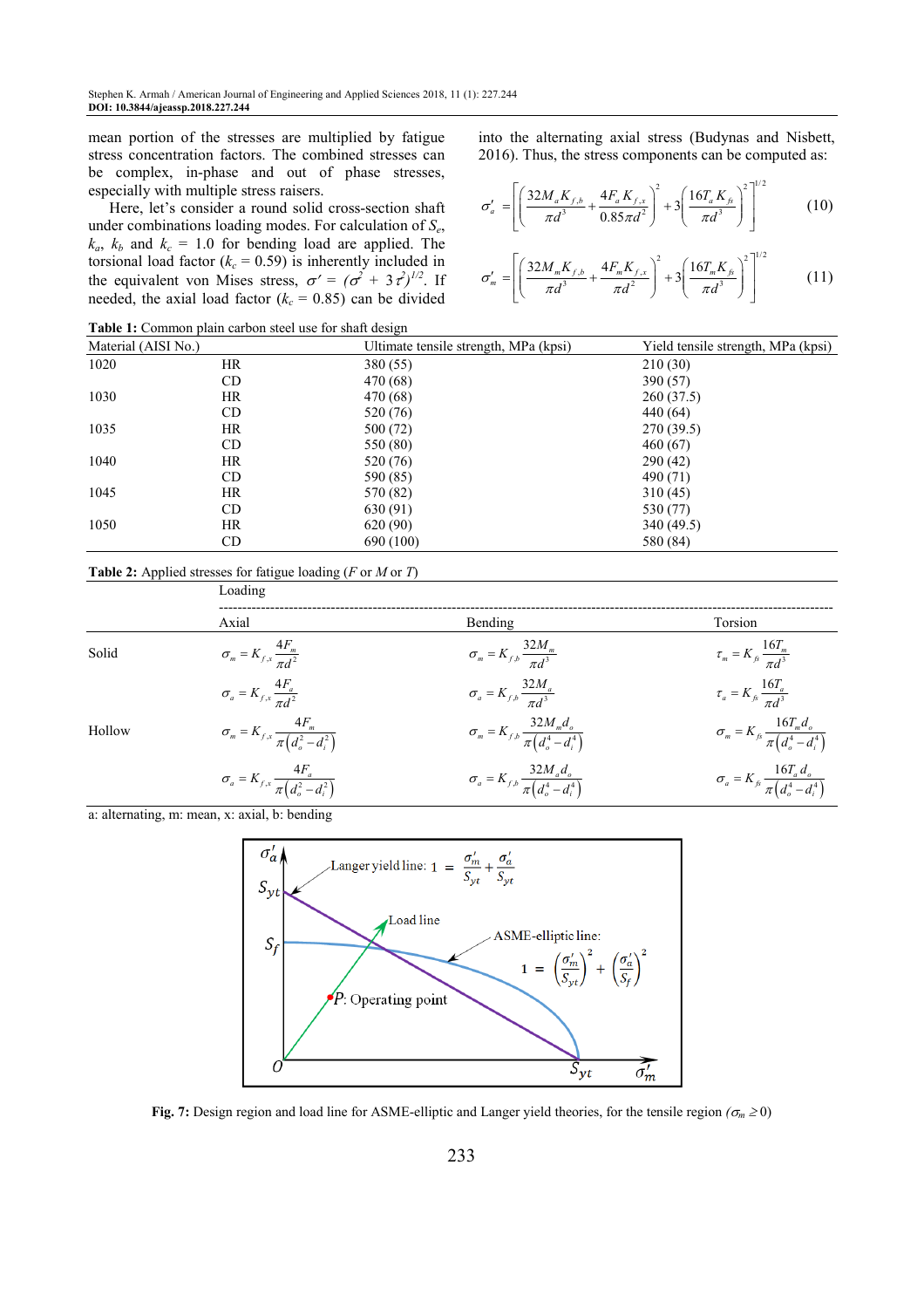ASME-elliptic and Gerber criteria best agree with experimental data and are recommended for fatigue failure analysis and investigation. However, Gerber is too difficult to use for design and therefore it is normally use to investigate fatigue failure. There is a saying that: "If the critical design or operating point,  $P(\sigma'_m, \sigma'_a)$ , for a part does not fall in the Gerber design region, then it has been really been designed poorly". ASME-elliptic theory predicts that a part location, *P*, is safe against fatigue if it lies within the elliptic design region shown in Fig. 7. The ASME-elliptic theory for fatigue failure is given as:

$$
\frac{1}{n_f^2} = \left(\frac{\sigma'_m}{S_{\gamma t}}\right)^2 + \left(\frac{\sigma'_a}{S_f}\right)^2 \tag{12}
$$

where,  $n_f$  is the factor of safety against fatigue. After obtaining the preliminary sizes, it is important to check the design against overload failure at the potential critical locations and most importantly where the bending moment is highest. The design has to be safe against overload failure; the factor of safety must be at least the required design factor. For ductile material shafts, overload failure will occur due to yielding, and for brittle material it is due to sudden fracture. There are occasional cases when a ductile shaft will fail in a somewhat brittle manner (EP, 2018). The equation for checking for firstcycle yielding is by Langer yield theory, given as:

$$
\frac{1}{n_y} = \frac{\sigma'_m}{S_{yt}} + \frac{\sigma'_a}{S_{yt}} \rightarrow n_y = \frac{S_{yt}}{\sigma'_m + \sigma'_a} = \frac{S_{yt}}{\sigma'_{max}}
$$
(13)

where,  $\sigma'_{\text{max}} = \sigma'_{m} + \sigma'_{a}$  and  $n_y$  is the factor of safety against yield.

When there is no axial loading on the shaft or are generally small and constant, the axial part of the stress can be taken as zero. However, if the shaft is subjected to an axial load in addition to torsional and bending moment as in propeller shafts, then the axial part of the stress should not be ignored. When the length (*L*) of the shaft is small (slenderness ratio,  $L/k < 115$ ), the axial force will produce either tensile or compressive stresses only. When the shaft is quite long  $(L/k > 115)$ , it may behave like a column and hence start buckling for compressive loading, where  $k$  is the radius of gyration (Khurmi, 2014). In such a case a column action factor,  $\alpha$ , is multiplied to the axial stress. For example, the buckling stress for a solid shaft is given as:

$$
\sigma = K_{f,x} \frac{4F\alpha}{\pi d^2} \tag{14}
$$

where:

$$
\alpha = \begin{cases}\n1, & \text{for tensile load} \\
\frac{1}{1 - 0.0044(L/k)^{2}}, & \text{for } \frac{L}{k} < 115 \\
\frac{S_{\text{yr}}}{\pi^{2}eE} \left(\frac{L}{k}\right)^{2}, & \text{for } \frac{L}{k} > 115\n\end{cases}
$$
(15)

 $\epsilon$ 

where, *E* is the Young's modulus of the material and *e* is a constant for the types of supports. For example,  $e = 1$ for both ends hinged (pinned).

To continue the analysis, the axial part will be ignored from now onwards. Hence, substituting Equation 10 and 11 into Equation 12, we have:

$$
d = \left\{ \frac{16n_f}{\pi} \left[ 4 \left( \frac{K_f M_a}{S_f} \right)^2 + 3 \left( \frac{K_g T_a}{S_f} \right)^2 \right]^{1/2} \right\}^{1/3}
$$
  
+4 $\left( \frac{K_f M_m}{S_{\gamma t}} \right)^2 + 3 \left( \frac{K_g T_m}{S_{\gamma t}} \right)^2 \right\}$  (16)

where,  $K_f = K_{fb}$ . Most power-transmitting shafts are subjected to a combination of completely reversed bending stress (a rotating shaft with constant moment loading, with stress elements on the surface cycles from equal tension to compression during each rotation) and steady or nearly steady torsional stress (Loewenthal, 1984). Thus  $M_m = 0$  and  $T_a = 0$ . Now, ASME code B106.1M:1985 for transmission shaft states apply fatigue strength concentration factors to any variable part of the load. Therefore, for the  $T_m$  part,  $K_f$ = 1. Thus, the ASME code equation is obtained as:

$$
d = \left\{ \frac{16n_f}{\pi} \left[ 4 \left( \frac{K_f M_a}{S_f} \right)^2 + 3 \left( \frac{T_m}{S_{y_i}} \right)^2 \right]^{1/2} \right\}^{1/3}
$$
(17)

and the factor of safety is determined as:

$$
\frac{1}{n_f} = \frac{16}{\pi d^3} \left[ 4 \left( \frac{K_f M_a}{S_f} \right)^2 + 3 \left( \frac{T_m}{S_{yI}} \right)^2 \right]^{1/2}
$$
(18)

In general, for round shaft (solid or hollow), the outside diameter equation can be written as:

$$
d_o = \left\{ \frac{32n_f H}{\pi} \left[ \left( \frac{K_f M_a}{S_f} \right)^2 + \frac{3}{4} \left( \frac{T_m}{S_{yI}} \right)^2 \right]^{1/2} \right\}^{1/3}
$$
(19)

where,  $H = 1/(1 - c^4)$  is the hollowness factor and  $c = d_i/d_o$ is the inside- to outside- diameter ratio. For a round solid shaft,  $d_o = d$ ,  $d_i = 0$  ( $c = 0$ ) and  $H = 1$ .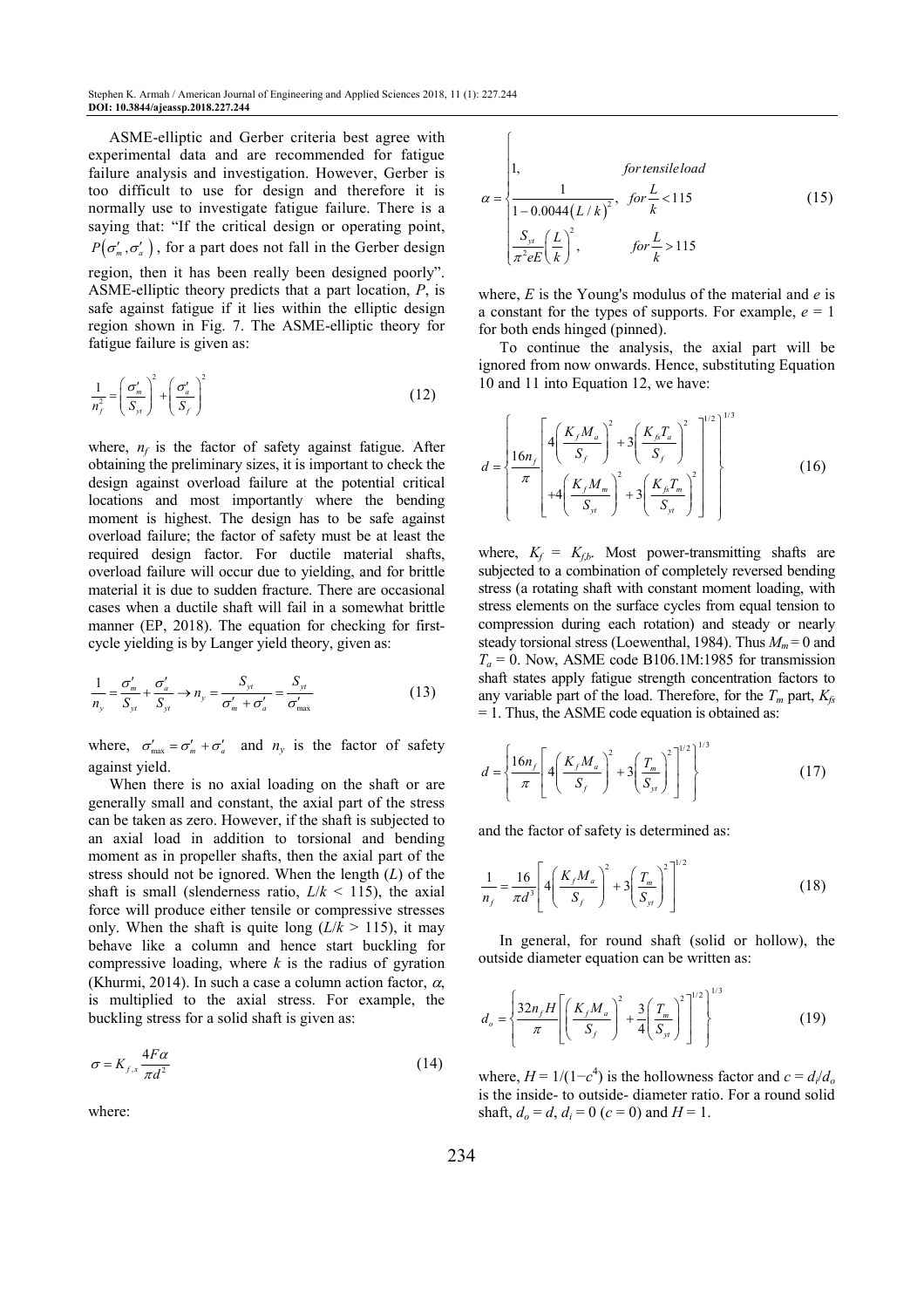The ASME code also states to apply  $S_e$  to be equal to 60% of the yield strength in shear, *Sys*. Moreover, from the literature  $S_{\gamma s} = 0.577 S_{\gamma t}$  based on the von Mises theory. Therefore,  $S_e$  can be determined as:

$$
S_e = 0.6S_{ys} = 0.3465S_{yt} \approx 0.36S_{yt}
$$
 (20)

Thus, knowing the shaft material, specified design factor and the loading at a particular location of a round shaft,  $d<sub>o</sub>$  can be determined if the appropriate  $K_f$  can be obtained. Yielding is check by using Equation 13, where  $\sigma'_{\text{max}}$  is determined by von Mises maximum stress as:

$$
\sigma'_{\max} = \left[ \left( \sigma_m + \sigma_a \right)^2 + 3 \left( \tau_m + \tau_a \right)^2 \right]^{1/2} \tag{21}
$$

For a round solid shaft, with  $M_m = T_a = 0$  and  $K_{fs} = 1$ , the above equation can be written as:

$$
\sigma'_{\max} = \left[ \left( \frac{32K_f M_a}{\pi d^3} \right)^2 + 3 \left( \frac{16T_m}{\pi d^3} \right)^2 \right]^{-\frac{1}{2}} \tag{22}
$$

# *Estimating K<sup>f</sup>*

The stress analysis process for fatigue shaft sizing is highly dependent on stress concentrations. The factor, *K<sup>f</sup>* , is determined using:

$$
K_f = 1 + q(K_t - 1) \tag{23}
$$

where,  $q$  and  $K_t$  are the notch sensitivity and theoretical stress-concentration factor, respectively, due to the existence of discontinuities or notches, such as shoulders, keyways, holes, or grooves. If the material has no sensitivity to notches at all,  $q = 0$ , then  $K_f = 1$ . On the other

hand, if  $q = 1$ , then  $K_f = K_t$  and the material has full notch sensitivity (Budynas and Nisbett, 2016). In the literature there are charts for reading off  $q$  and  $K_t$  values, provided the dimensions of the given notch are known. Alternatively, the Neuber equation provides a way of calculating  $K_f$ , given as:

$$
K_f = 1 + \frac{K_t - 1}{1 + \sqrt{a/r}}\tag{24}
$$

which yields, using Equation 23, the notch sensitivity as:

$$
q = \frac{1}{1 + \sqrt{a/r}}\tag{25}
$$

where, *r* is the notch radius and  $\sqrt{a}$  is defined as the Neuber constant and is a material constant, and for bending or axial loading is given as:

$$
\sqrt{a} = 0.246 - 3.08(10^{-3})S_{ut} + 1.51(10^{-5})S_{ut}^{2}
$$
  
-2.67(10<sup>-8</sup>)S<sub>ut</sub><sup>3</sup> (26)

For shaft sizing,  $q$  and  $K_t$  are dependent on size specifications that are not known the first time through the design process. Fortunately, since these elements are usually of standard proportions, it is possible to estimate *q* and *K<sup>t</sup>* for initial design of the shaft. These values will be fine-tuned in successive iterations, once the details are known (Budynas and Nisbett, 2016). Catalog recommendations and other sources can be used for first approximation of  $K_t$  values for shoulders (bearing and gear supports), retaining ring grooves, keyways, etc. For example, the first  $K_t$  estimates used in this paper for shoulders, keyways and retaining ring grooves will be selected from Table 3, refer to Fig. 8 for notations. The *q* value, reported in charts, depends on *r* and *Sut*.

**Table 3:** Frist approximation  $K_t$  values for bending loading (Budynas and Nisbett, 2016)

|                                     | r/d                      |        | D/d |        |      |      |
|-------------------------------------|--------------------------|--------|-----|--------|------|------|
| Notch                               |                          |        |     |        | d/d. | Λ,   |
| Shoulder fillet: Sharp              | $0.02*$                  | 0.06   |     | $1.5*$ | -    | 2.7  |
| Shoulder fillet: Well rounded       | 0.02                     | $0.1*$ |     | $1.5*$ |      | 1.7  |
| End-mill keyseat                    | 0.02 typical             |        |     |        |      | 2.14 |
| Sled runner keyseat                 |                          |        |     |        |      | 1.7  |
| Retaining ring groove: Round-bottom | $\overline{\phantom{0}}$ |        |     |        | .06  | 5.0  |

\*Worst case proportion values



**Fig. 8:** Notches in Table 3 notations used for first appriximation  $K_t$  values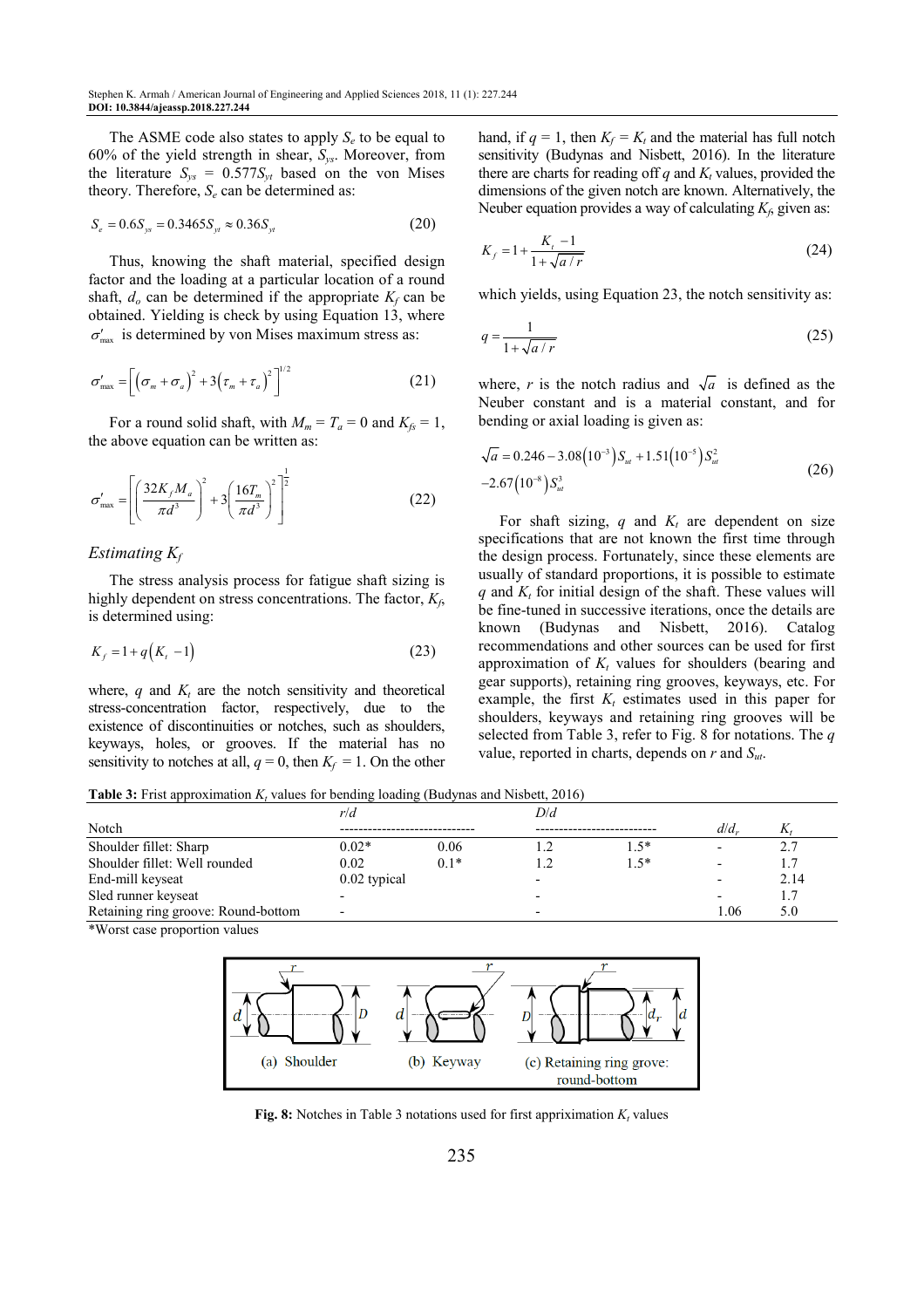# **Factor of Safety**

Factor of safety (FoS or FS or *n*) is also known as (and used interchangeably with) Safety Factor (SF), is a term describing the load carrying capacity of a system beyond the expected or actual loads (FOS, 2018). It is also termed the design factor. Essentially, the factor of safety is how much stronger the system is usually that needs to be for an intended load. Many systems are purposefully built much stronger than needed for normal usage to allow for emergency situations, unexpected loads, misuse, or degradation (reliability) (FOS, 2018).

The selection of *n* to be used for a particular design application is one of the most important engineering tasks; it is based judgment. The problem in doing so is with the evaluation of the many uncertainties associated with the design equation to be applied (Budynas and Nisbett, 2016). The judgement must be made regarding trade-offs between safety, cost, weight, and so on (Juvinall and Marshek, 2012). Some factors to consider when selecting a value for *n* are how well the actual loads, operating environment and material strength properties are known, as well as possible inaccuracies of the calculation method (Loewenthal, 1984), Table 4 for typical *n* values. The reality is, the designer must attempt to account for the variance of all the factors that will

affect the results (Budynas and Nisbett, 2016). If *n* is too small, the possibility of failure becomes unacceptably large. On the other hand, if *n* is unnecessary large, the result is an uneconomical or nonfunctional design.

Values typically range from 1.3 to 6.0 depending on the confidence in the prediction technique and the criticality of the application. Unless experience or special circumstances dictate it, the use of *n* values of less than 1.5 is not normally recommended (Loewenthal, 1984). For example, high *n* values may have an unacceptable effect on the weight of an aircraft. The factor of safety used in aircraft design is only of the order of 1.5 which is much lesser than that are used in other industries (FOS, 2018). The *n* values for some components in nuclear power plant may be as high as 3.0. The designer must rely on experience, company policies, engineering handbooks and many design codes that may pertain to the application to arrive at an appropriate design factor.

# **Design Process Approach**

Given all power and torque requirements and other specifications, the approach applied in this paper for the preliminary sizing of a shaft is shown in Fig. 9.



**Fig. 9:** Systematic process for the preliminary design of a shaft

| Stress type        | Material condition            | Environmental condition | Recommended <i>n</i> values |
|--------------------|-------------------------------|-------------------------|-----------------------------|
| Very certain       | Ductile and reliable data     | Well controlled         | 1.25 to $1.5$               |
| Readily determined | Ductile and well known        | Reasonably constant     | 1.5 to $2.0$                |
| Fairly certain     | Ductile and common            | Ordinary                | $2.0 \text{ to } 2.5$       |
| Could vary         | Less tried ductile or brittle | Average                 | $2.5 \text{ to } 3.0$       |
| Could vary         | Less reliable data            | Average                 | $3.0 \text{ to } 4.0$       |
| Uncertain          | Common                        | Uncertain               | $3.5 \text{ to } 5.0$       |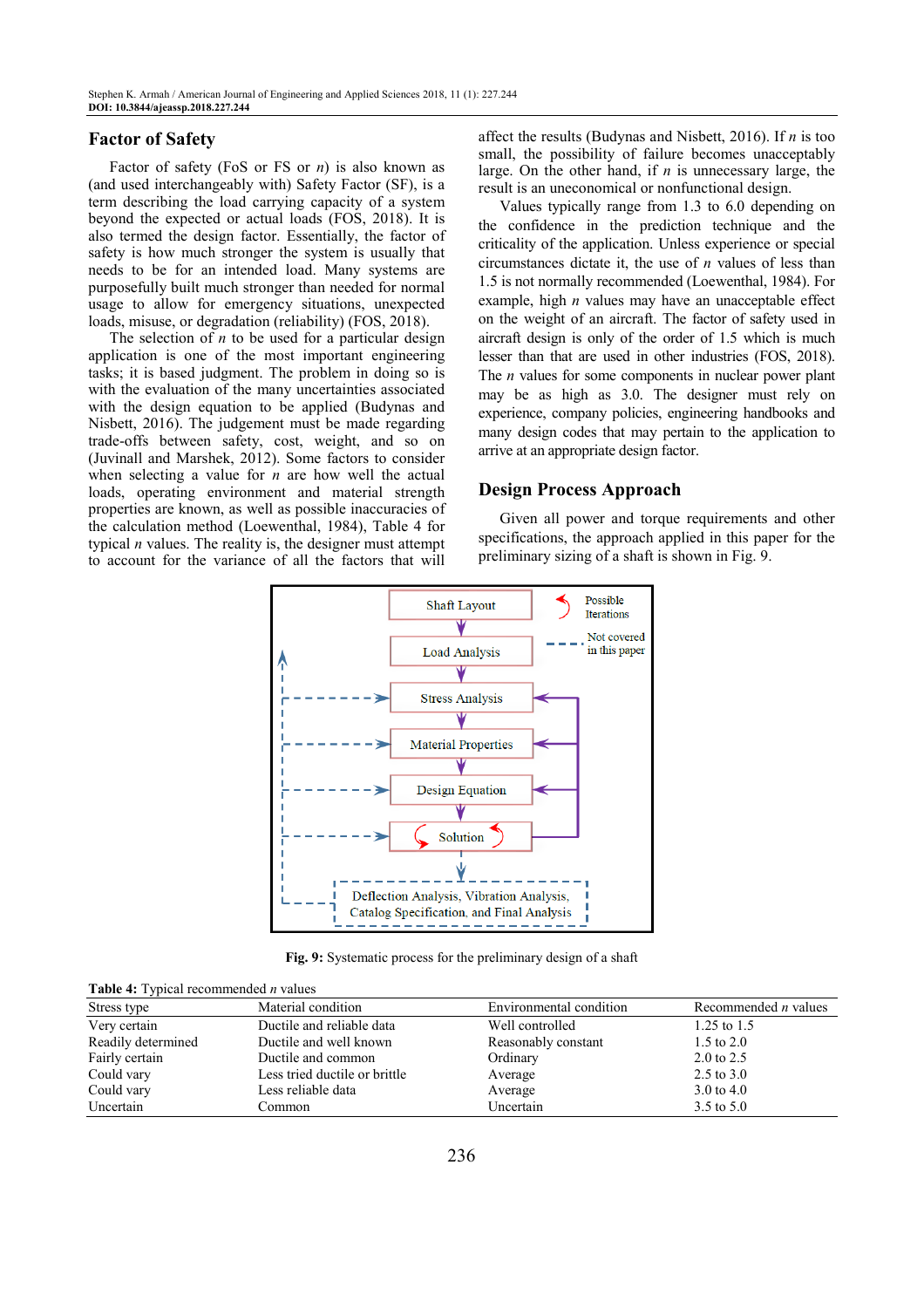### *Shaft Layout*

Start the process by providing a general free-hand labelled layout for the shaft to accommodate the shaft components. There is no absolute rules for specifying shaft layout, but the following issues are to be considered: (1) Axial layout of components, (2) Supporting axial loads. Use shoulders for axially locating shaft elements and to carry any thrust loads. Retaining rings can also be used to hold components onto the shaft (3) Providing for torque transmission. Common torque transfer elements include keys, splines, setscrews, pins, press/shrink fits, tapered fits, etc.), (4) Assembly and disassembly of the shaft components. See (Budynas and Nisbett, 2016) for more on shaft layout.

### *Load Analysis*

Determine any unknown loads and then draw the necessary Free-body Diagrams (FBDs) and obtain the support reactions using static equilibrium equations. After, depending whether the loads are in one plane (2D problem) or two planes (3D problem), draw the necessary Shear-Force Diagrams (SFDs) and derive the Bending Moment Diagrams (BMDs). Combine bending moments from different planes where possible. Draw the Torque Diagram (TD). Identify the potential critical locations and state the applied loads,  $X_a$  and  $X_m$ , for each of the loads present.

# *Stress Analysis*

Establish the fatigue stress concentration factor  $(K_f)$ for all potential critical locations stress raisers. Use tables or charts or components catalogs for first approximations for the geometric stress concentration factor  $(K_t)$  values. These  $K_t$  values can be fine-tuned later on, once the details are known. Start with typical value for the notch sensitivity *q* for each stress raiser, and this can be done at the solution phase.

# *Material Properties*

If the shaft material is unknown, start with a low strength (inexpensive) material, so you can go for a higher strength one if you have to make a change. For example, if at the end of the initial design  $n_y < n_f$  at a location, you can increase the size or go for higher strength material. The latter is preferred after initial design, since deflection analysis has not been conducted. Next, determine the fatigue strength in terms of any unknown endurance limit modifying factors. Typically, since the size is unknown, the fatigue strength is expressed in terms of the size factor,  $k_b$ . A typical  $k_b$  value should be picked for the first iteration, and this can be done at the solution phase. Note,  $k_b$  is not needed for the ASME code applied in this paper, see section *V*.

# *Design Equation*

Apply appropriate fatigue design equation to express each diameter size in terms of the unknowns,  $K_f$  and  $k_b$ . Applied loads (stresses) are known. If a location have more than one stress raiser, setup design equation for each of them.

# *Solution*

Specify the minimum desired fatigue design factors, *n<sup>f</sup>* , for the shaft if it has not been provided. For the first iteration, start with typical values for  $k_b$  (outer-loop iteration) and typical values for *q* (inner-loop iteration). Any appropriate  $k_b$  and  $q$  values can be selected for the first iteration; for a rule of thumb, use  $k_b = 0.85$  and  $q = 1$  $(r > 4$  mm or 0.16 in.). If a location have more than one stress raiser, determine diameter size for each and choice the one with the highest diameter value to represent the location for subsequent iterations. Possible iterations because of the initial design assumptions made. For each location iteration, after calculating the sizes for the predominant stress raiser, check for the convergence of *k<sup>b</sup>* before checking for *q*. After a location solution has converged, i.e., both  $k<sub>b</sub>$  and *q* converged, update the  $K<sub>t</sub>$ value and then fine-tune the sizes obtained. This is necessary since the sizes determined from the converged solution have probably been conservative due to the conservative  $K_t$  value used for the iterations.

Next, determine *n<sup>y</sup>* for each converged location. The design at a location is good (safe) if  $n_y > n_f$ . That is, the shaft will fail by fatigue by design at some *N* cycles. If at the end of the initial design  $n_y < n_f$ , then failure will be by yield. In such a case, you can increase the sizes or go for higher strength material. The latter is preferred after initial design, since deflection analysis has not been conducted. If the initial design is good at all potential critical locations, obtain other related dimensions through appropriate proportions or estimation. Use the determined sizes coming from the potential critical locations to estimate the other shaft components locations. Note, if a shaft has only one diameter (desired single diameter) for all sections, then calculate the diameter at each location stress raiser, then select the highest one for the next possible iteration. If necessary, to help visualize, make a 3D model (free-hand or CAD) of the preliminary designed shaft. Blend all adjoining sections by selecting the highest size. You can also use filleted shoulders (steps) in between two sections, especially if the length of the shaft at this location is 'long'.

# **Problem Statement**

A gear reduction unit uses the countershaft running at a constant speed shown in the Fig. 10. The solid steel shaft is simply supported by bearings at points *O* and *C*.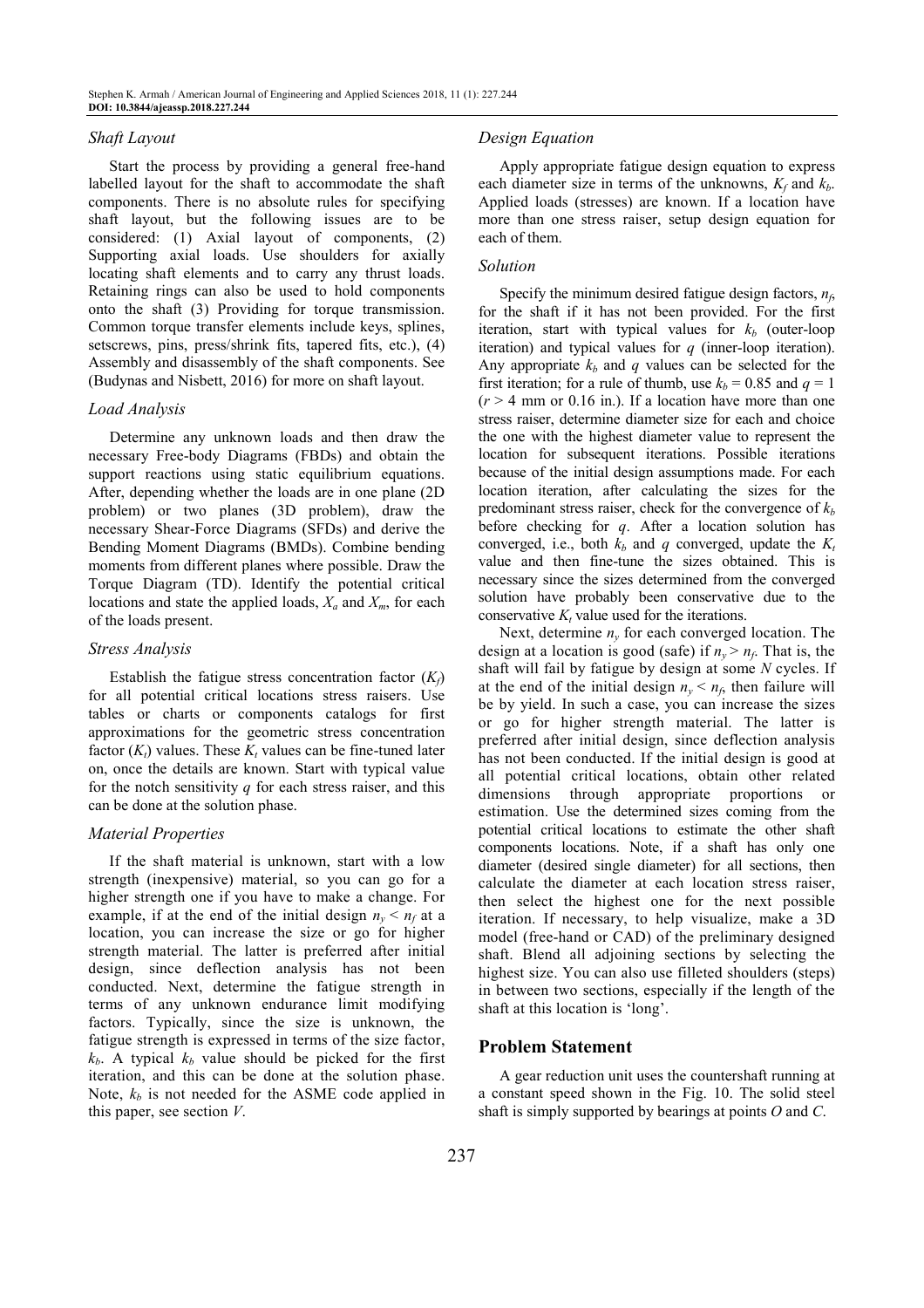

**Fig. 10:** Countershaft for a gear reduction unit (Budynas and Nisbett, 2016)

Gear *A* receives power from another gear with the transmitted force  $F_A$  applied at the 20 $\degree$  pressure angle as shown. The power is transmitted through the shaft and delivered through gear *B* through a transmitted force  $F_B$  at the pressure angle shown. Conduct a preliminary design of the shaft using ASME Code B106.1M, in which a suitable material is selected, based on providing sufficient fatigue and static stress capacity for infinite life of the shaft, with minimum safety factors of 1.5.

### **Design of the Countershaft**

This section demonstrates step-by-step approach of determining the initial sizes of the countershaft.

### *Shaft Layout*

A free-hand sketch labelled layout selected for the countershaft is shown Fig. 11a and 11b. The two gears at *A* and *B* has a profile keyseat at the middle of each for torque transmission. The gears are to be located axially via a well-rounded steps, on the right for gear *A* and on the left for gear *B*. There are grooves for retaining rings to hold the gears axially, on the left for gear *A* and on the right for gear *B*. There are chamfers at the end of the shaft for assembly and disassembly of the shaft components. The bearings will be press-fit onto the shaft against the shoulders. Note, this layout is just one out of many configuration that can be implemented. For example, one can decide to have retaining rings on both sides of the gears. There can also be retaining rings to retain the bearings. One of the gears can be machined onto the shaft.

### *Load Analysis*

Table 5 gives as summary of the data for determining the loading of the gears on the countershaft. The tangential and radial forces  $F_{A<sub>i</sub>}$  and  $F_{A<sub>r</sub>}$ , respectively, from gear *A* are determined as:

$$
F_{A_t} = F_A \cos \alpha = 11 \cos 20^\circ = 10.3366 \ kN \tag{27}
$$

$$
F_{A_r} = F_A \sin \alpha = 11 \sin 20^\circ = 3.7622 \text{ kN}
$$
 (28)

For the countershaft to transmit a steady power the torque must be constant, since it is running at a constant speed. The steady torque *T* is determined as:

$$
T = F_{A_t} R_A = 10.3366(300) = 3100.98 \text{ kN} \cdot m m \tag{29}
$$

Thus, the tangential and radial forces  $F_{B_i}$  and  $F_{B_i}$ , respectively, from gear *B* can be obtained as:

$$
F_{B_t} (150) = T \to F_{B_t} = 20.6732 \, kN \tag{30}
$$

$$
F_{B_r} = F_{B_t} \tan \alpha = (20.6732) \tan 25^\circ = 9.6401 \, kN \tag{31}
$$

The bending loading are in two planes, *xy* plane and *xz* plane. This is a 3D problem and vectors might seem appropriate. However, the approach used here is to determine the components of the moment vector by performing a two-plane analysis and then combine them using Pythagoras, given as: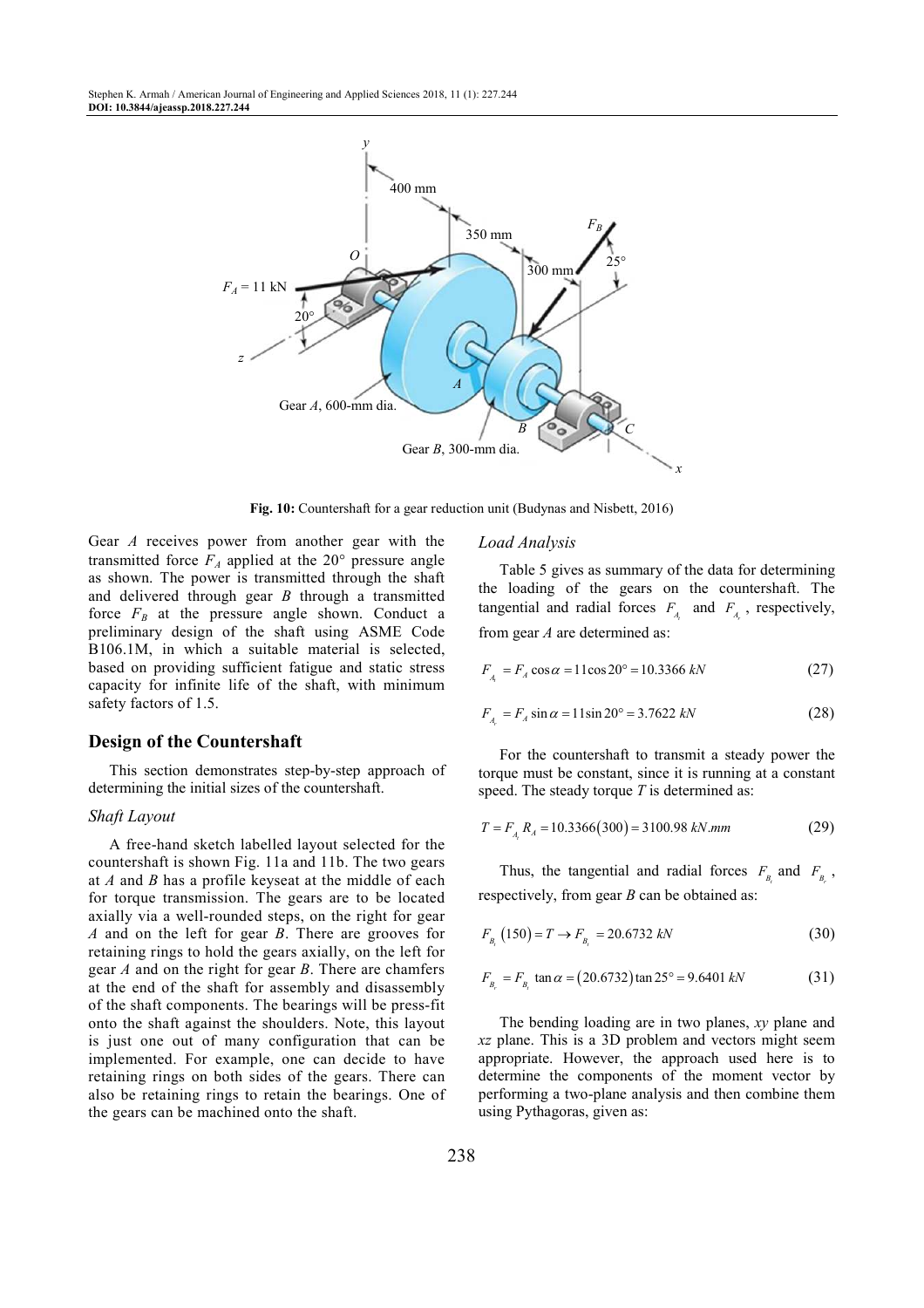$$
M = \sqrt{(M_y)^2 + (M_z)^2}
$$
 (32)

For a 3D problem, it is appropriate to first provide 3D FBD of the shaft before splitting into two 2D problems, Fig. 12. Figure 13a shows the FBD in the *xy*-plane, as viewed down the *z*-axis. The bearing reaction forces were determined as:  $R_{o_y} = 5.0833$  kN and  $R_{o_y} = 8.3189$ kN. The corresponding SFD and BMD are shown in Fig. 13b and 13c, respectively. Note, the bending moments are actually vectors in the *z*-direction. Similarly, the FBD, SFD and BMD in the *xz*-plane are shown in Fig.13d-13f. The reaction forces were

determined as:  $R_{o_z} = -0.4923$  kN and  $R_{o_z} = 10.8287$ kN. Figure 13g shows the TD.

From the BMDs, it is clear that the critical location, without the effect of stress concentrations, is at *B* where both planes have the maximum bending moment. Combining the bending moments from the two planes:

$$
M_A = \sqrt{(2033.2)^2 + (197.6)^2} = 2042.8 \text{ kN} \cdot \text{mm}
$$
 (33)

$$
M_B = \sqrt{(2495.6)^2 + (3247.5)^2} = 4095.6 \text{ kN.mm}
$$
 (34)



**Fig. 11:** Free-hand sketch of labelled layout for the countershaft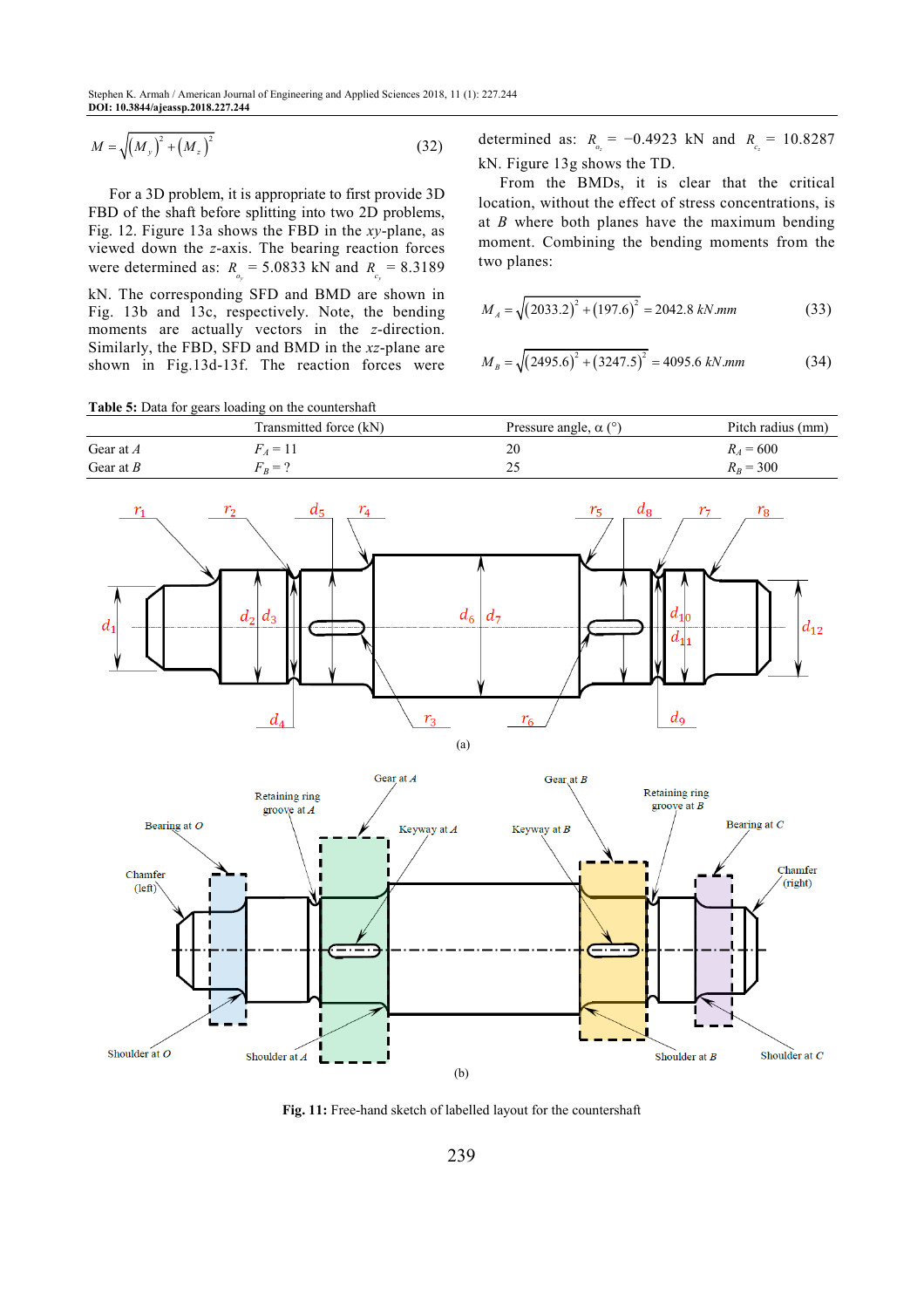





**Fig. 13:** Load analysis diagrams for the countershaft

The combined BMD is shown in Fig. 13h. The stress analysis will be conducted on the stress elements on the outer surface at the two main potential locations, *A* and *B*. Even though not necessary here, these critical stress elements are located precisely at points *E* and *F*, shown in Fig 14, with the orientations obtained as:

$$
\theta_A = \tan^{-1} \left( \frac{197.6}{2033.2} \right) = 5.55^{\circ}
$$
 (35)

$$
\theta_B = \tan^{-1} \left( \frac{3247.5}{2495.6} \right) = 52.46^{\circ}
$$
 (36)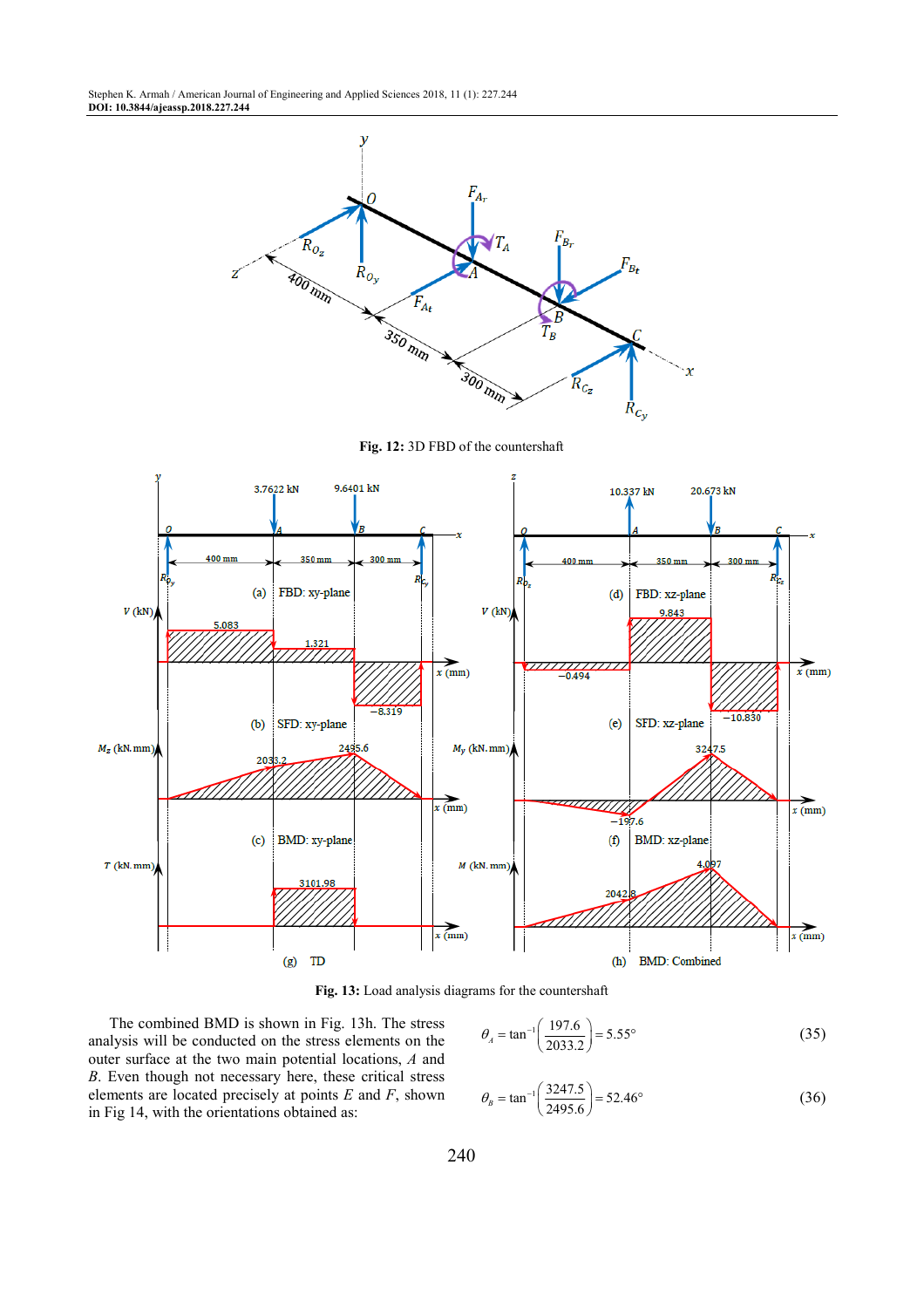

**Fig. 14:** Position and orientation of the critical stress element: (a) at *E* for location *A* (b) at *F* for location *B*

| <b>Table 6:</b> Stress concentration values for first approximation and associated proportions at location A |  |  |  |
|--------------------------------------------------------------------------------------------------------------|--|--|--|
|--------------------------------------------------------------------------------------------------------------|--|--|--|

| Groove (Left)      | Keyway (Middle)   | Shoulder (Right) |
|--------------------|-------------------|------------------|
| Typical:           | End-mill keyseat: | Well rounded:    |
| $K_t = 5$          | $K_t = 2.14$      | $K_t = 1.7$      |
| $K_f = 1 + 4q$     | $K_f = 1 + 1.14q$ | $K_f = 1 + 0.7q$ |
| $d_5 = 1.06d_4$    | $r_3/d_5 = 0.02$  | $r_4/d_5 = 0.1$  |
| $2r_2 = d_5 - d_4$ |                   | $d_6/d_5 = 1.5$  |

| Table 7: Stress concentration values for first approximation and associated proportions at location $B$ |  |  |
|---------------------------------------------------------------------------------------------------------|--|--|
|---------------------------------------------------------------------------------------------------------|--|--|

| Shoulder (Right)    | Keyway (Middle)              | Groove (Left)      |
|---------------------|------------------------------|--------------------|
| Well rounded:       | End-mill keyseat:            | Typical:           |
| $K_t = 1.7$         | $K_t = 2.14$                 | $K_t = 5$          |
| $K_f = 1 + 0.7q$    | $K_f = 1 + 1.14q$            | $K_f = 1 + 4q$     |
| $r_{5}/d_{8} = 0.1$ | $r_{\rm g}/d_{\rm g} = 0.02$ | $d_8 = 1.06d_9$    |
| $d_7/d_8 = 1.5$     |                              | $2r_7 = d_8 - d_9$ |

Now, the applied loads are determined as: The bending moment is completely reversed, so  $M_A \sim (-2042.8, 2042.8)$ kN.mm, with the alternating and mean portions as  $(M_A)_a$  = 2042.8 kN.mm and  $(M_A)_m = 0$ , respectively. Similarly,  $M_B$ ~ (−4095.6,4095.6) kN.mm, with (*MB*)*a* = 4095.6 kN.mm and  $(M_B)_{m} = 0$ . The torsional loading at both *A* and *B* is steady, so  $T_a = 0$  and  $T_m = 3100.98$  kN.mm. Note, the selfweights of the gears and the countershaft were neglected.

# *Stress Analysis*

Using values from Table 3, the first approximation for stress concentration values and associated proportions at locations *A* and *B* are summarized in Table 6 and 7.

### *Material Properties*

Using Table 1, an inexpensive steel material, AISI 1020 CD, is initially selected, with  $S_{\nu t} = 470$  MPa and  $S_{\nu t}$  $=$  390 MPa. Thus, according to Equation 20,  $S_f = S_e$ 140.4 MPa for an infinite shaft life.

# *Design Equation*

The loading at each stress concentration area at locations *A* and *B* are summarized in Table 8 and 9. Using Equation 17 and from Table 6, for  $n_f = 1.5$ , the design equation for the keyway and shoulder at location *A* is obtained as:

$$
d_{5} = \left\{\frac{16(1.5)}{\pi} \left[ 4 \left( \frac{(2042.8)(10^{3}) K_{f}}{140.4} \right)^{2} \right]^{1/2} \right\}^{1/3}
$$
\n
$$
+3 \left( \frac{(3101.0)(10^{3})}{390} \right)^{2} \right\}
$$
\n(37)

and for the groove at location *A* is obtained as:

$$
d_4 = \left\{ \frac{16(1.5)(2)(2042.8)(10^3)K_f}{\pi(140.4)} \right\}^{1/3}
$$
(38)

Similarly, the design equation for the keyway and shoulder at location *B* is given as:

$$
d_8 = \left\{ \frac{16(1.5)}{\pi} \left[ 4 \left( \frac{(4095.6)(10^3)K_f}{140.4} \right)^2 \right]^{1/2} \right\}^{1/3}
$$
(39)

and for the groove at location *B* is given as: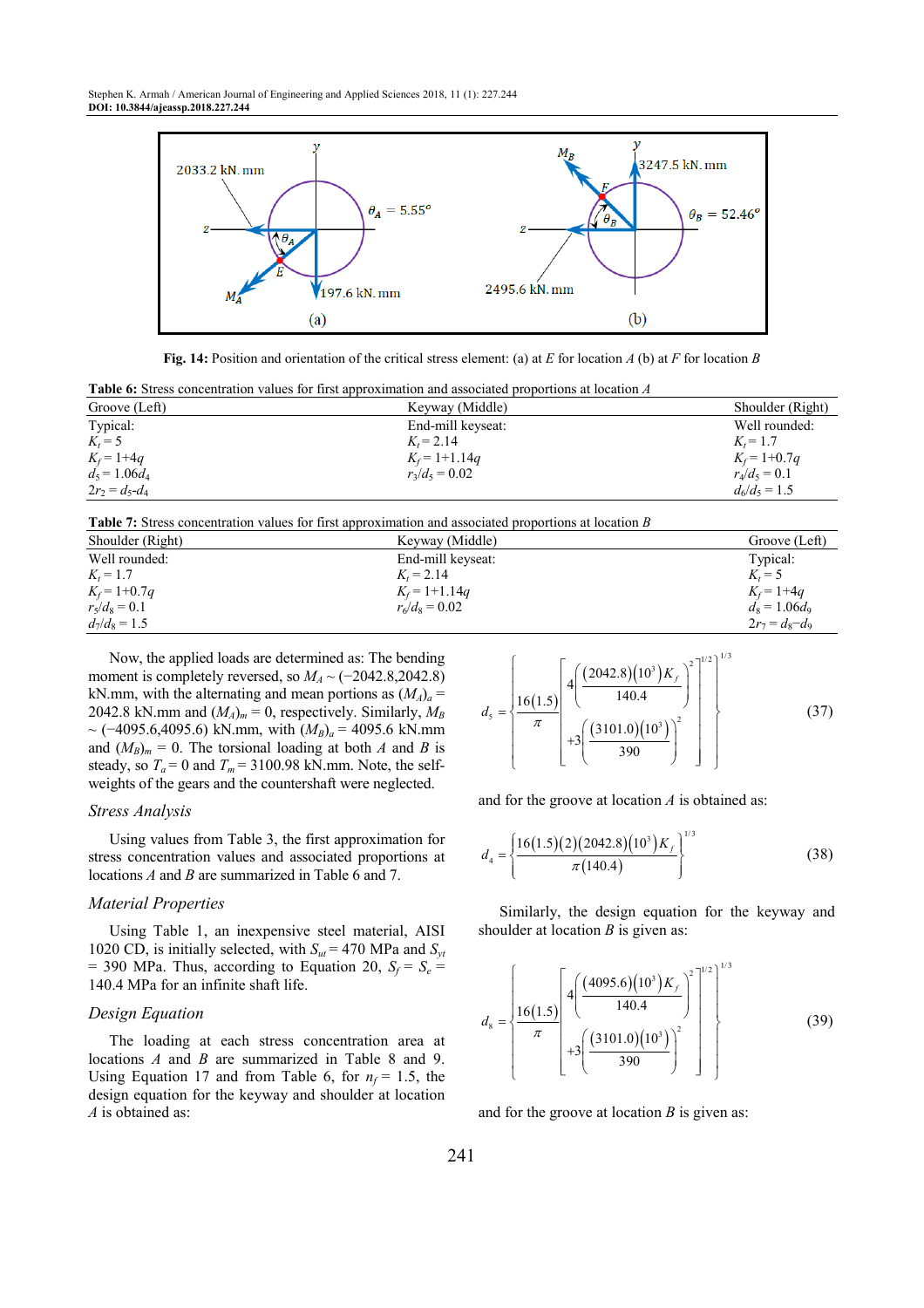$$
d_9 = \left\{ \frac{16(1.5)(2)(4095.6)(10^3)K_f}{\pi(140.4)} \right\}^{1/3}
$$
(40)

### *Solution*

From the design equations, Equation 37-40, the only independent parameter are the  $K_f$  values, which are also functions of the  $q$  values, Table 6 and 7. The  $K_f$  values also depend on the  $K_t$  values, which estimates values has already been selected. Thus, the iteration for the solutions will involve one parameter,  $q$ . The  $K_t$  values will be fine-tuned once the *q* values has converged.

#### *Trial #1*

Using  $q = 1$  (for  $r > 4$  mm) as a starting value for all the stress concentration areas, the size data at location *A*  is summarized in Table 10, after first iteration. Similarly, Table 11 gives the size data at location *B*. From the tables, the largest  $d_5$  and  $d_8$  values for locations *A* and *B*, respectively, are from the grooves. Thus, both grooves are the predominant stress raisers at the two locations (the grooves governs the design at locations *A* and *B*), hence they will be used to determine the sizes at these locations. To check for the convergence of *q* at the grooves: Using Table 6 and 7 and the data in Table 10 and 11,  $r_2 = 3.11$  mm and  $r_7 = 3.92$  mm. Then, from chart, the corresponding *q* values are 0.79 and 0.81, at locations *A* and *B*, respectively. These values have changed, so the *q* values at both locations has not converged. These *q* values are then use for the next iterations in that order, Table 12-15.

### *Trials #2 and #3*

The *q* values at locations *A* and *B* converged, to two decimal places, after the third iterations, Tables 14 and 15. The sizes obtained have probably been conservative due to the conservative  $K_t$  values used for the iterations. The updated  $K_t$  (or  $K_f$ ) values, based on the sizes from Table 14 and 15, are shown in Table 16. Note, the *K<sup>t</sup>* values for the grooves could have also been determined using retaining ring catalog. Table 17 gives the finetuned sizes at locations *A* and *B* for the grooves.

Loading Groove Keyway Shoulder

Loading Shoulder Keyway Groove

**Table 8:** Loading condition at location *A* 

| $(M_A)_a$ |                                                           |  |
|-----------|-----------------------------------------------------------|--|
| $T_m$     |                                                           |  |
|           | $\sqrt{ }$ : load is applicable x: load is not applicable |  |

| <b>Table 9:</b> Loading condition at location $B$ |  |
|---------------------------------------------------|--|
|---------------------------------------------------|--|

| $(M_B)_a$         |  |  |
|-------------------|--|--|
| $\tau$<br>$\pm m$ |  |  |
|                   |  |  |

 $\sqrt{ }$ : load is applicable x: load is not applicable

|            |        | <b>Table 10:</b> Size data at location $A$ – after Trial #1 |          |
|------------|--------|-------------------------------------------------------------|----------|
|            | Groove | Keyway                                                      | Shoulder |
| q          | 1.00   | 1.00                                                        | 1.00     |
| $K_f$      | 5.00   | 2.14                                                        | 1.70     |
| $d_4$ (mm) | 103.59 |                                                             |          |
| $d_5$ (mm) | 109.80 | 78.69                                                       | 73.20    |

|            | <b>Table 11:</b> Size data at location $B$ – after Trial #1 |        |        |
|------------|-------------------------------------------------------------|--------|--------|
|            | Shoulder                                                    | Keyway | Groove |
| q          |                                                             |        | 1.00   |
| $K_f$      | 1.7                                                         | 2.14   | 5.00   |
| $d_9$ (mm) | -                                                           |        | 130.62 |
| $d_8$ (mm) | 91.46                                                       | 98.63  | 138.46 |

**Table 12:** Size data at location *A* – after Trial #2

| Size data                            | Groove (Left) |
|--------------------------------------|---------------|
| q                                    | 0.79          |
| $K_f$                                | 4.16          |
| $d_4$ (mm)                           | 97.43         |
| $d_5$ (mm)                           | 103.27        |
| $r_2$ (mm)                           | 2.92          |
| New $q$                              | $0.77^*$      |
| als:<br>$\mathbf{I}$<br>$\mathbf{1}$ | $\mathbf{I}$  |

\* *q* value changed  $\rightarrow$  *q* has not converged

**Table 13:** Shaft size data at location  $B$  – after Trial  $#2$ 

| Size data  | Groove (Right) |
|------------|----------------|
| q          | 0.81           |
| $K_f$      | 4.24           |
| $d_9$ (mm) | 123.63         |
| $d_8$ (mm) | 131.05         |
| $r_7$ (mm) | 3.71           |
| New $q$    | $0.80*$        |

\* *q* value changed  $\rightarrow$  *q* has not converged

**Table 14:** Size data at location *A* – after Trial #3

| Size data  | Groove (Left) |
|------------|---------------|
| q          | 0.77          |
| $K_f$      | 4.08          |
| $d_4$ (mm) | 96.80         |
| $d_5$ (mm) | 102.61        |
| $r_2$ (mm) | 2.90          |
| New $q$    | 0.77          |

 $*$  *q* value has not changed  $\rightarrow$  *q* has converged

|  | <b>Table 15:</b> Size data at location $B$ – after Trial #3 |  |  |  |  |  |  |  |
|--|-------------------------------------------------------------|--|--|--|--|--|--|--|
|--|-------------------------------------------------------------|--|--|--|--|--|--|--|

| Size data  | Groove (Right) |
|------------|----------------|
| q          | 0.80           |
| $K_f$      | 4.20           |
| $d_9$ (mm) | 123.24         |
| $d_8$ (mm) | 130.64         |
| $r_7$ (mm) | 3.70           |
| New $q$    | $0.80*$        |

\* *q* value has not changed  $\rightarrow$  *q* has converged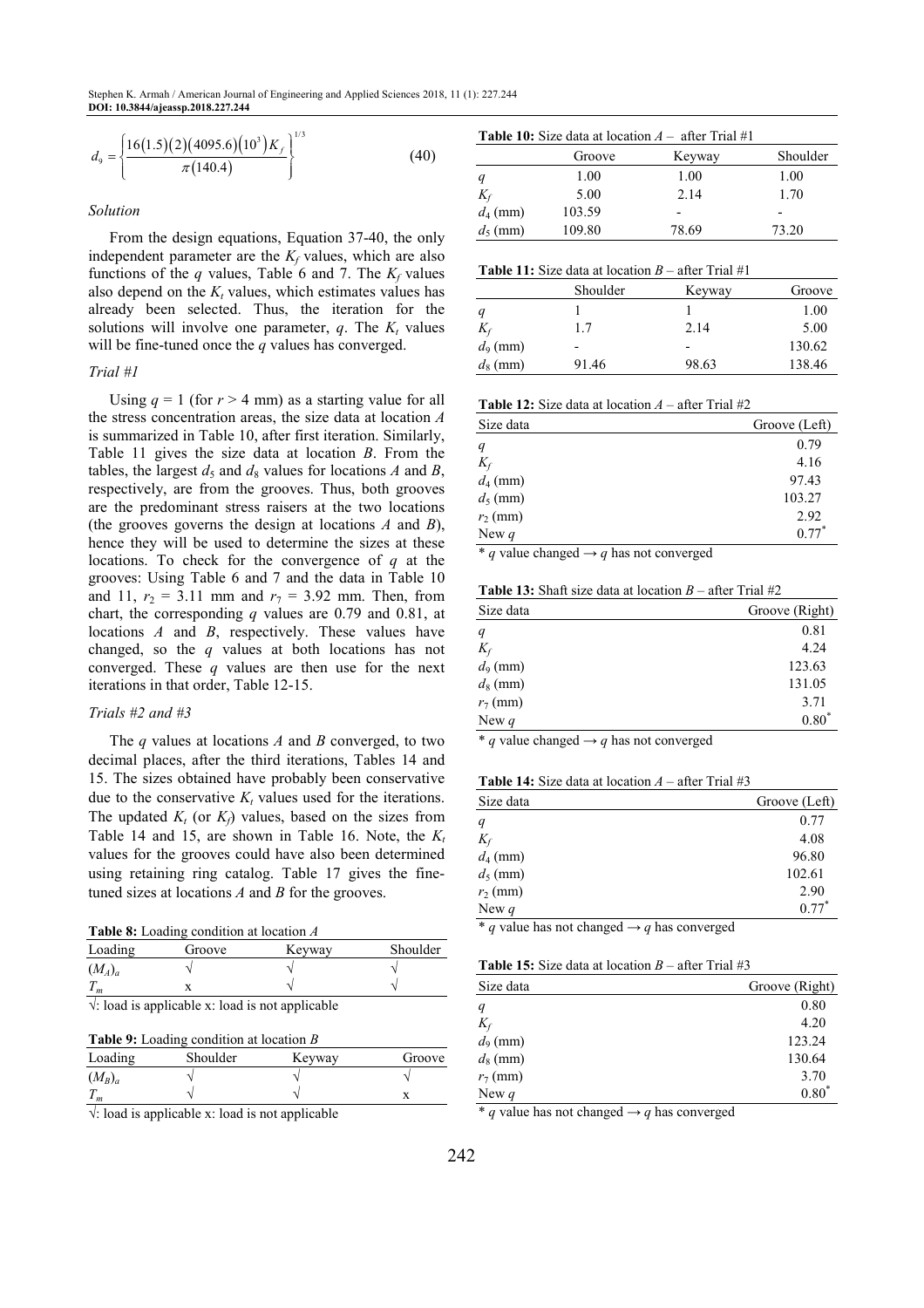| <b>Table 16:</b> Tuned $K_t$ (or $K_f$ ) values at locations A and B |                                                              |                                              |               |                  |
|----------------------------------------------------------------------|--------------------------------------------------------------|----------------------------------------------|---------------|------------------|
|                                                                      | r/d                                                          | D/d                                          |               |                  |
| Location $A$                                                         | $\frac{r_2}{r_1} \approx 0.03$<br>$d_{\scriptscriptstyle A}$ | $\frac{a_5}{a} \approx 1.06$                 | $\approx$ 2.5 | $\approx 2.155*$ |
| Location $B$                                                         | $\frac{r_7}{4} \approx 0.03$<br>$d_{\alpha}$                 | $\frac{d_8}{ } \approx 1.06$<br>$d_{\alpha}$ | $\approx$ 2.5 | $\approx$ 2.200* |

\*Using converged *q* values of 0.77 and 0.80 at locations *A* and *B*, respectively

|  |  | <b>Table 17:</b> Updated size data at locations $\vec{A}$ and $\vec{B}$ |  |
|--|--|-------------------------------------------------------------------------|--|
|  |  |                                                                         |  |

| Location $A$ (mm) | $d_4 = 78.25$ | $d_5 = 82.94$  | $r_2 = 2.35$ |
|-------------------|---------------|----------------|--------------|
| Location $B$ (mm) | $d_9 = 99.35$ | $d_8 = 105.31$ | $r_7 = 2.98$ |
|                   |               |                |              |

| <b>Table 18:</b> Preliminary design sizes at locations A and B |                              |  |  |  |
|----------------------------------------------------------------|------------------------------|--|--|--|
| Gear location $\vec{A}$ sizes (mm)                             | Gear location $B$ sizes (mm) |  |  |  |
| $d_4 = 78.25$                                                  | $d_9 = 99.35$                |  |  |  |
| $d_5 = 82.94$                                                  | $d_8$ = 105.31               |  |  |  |
| $d_3 = d_5 = 82.94$                                            | $d_{10} = d_8 = 105.31$      |  |  |  |
| $d_6 = 124.41$                                                 | $d_7$ = 157.96               |  |  |  |
| $r_2 = 2.35$                                                   | $r_7$ = 2.98                 |  |  |  |
| $r_3 = 1.66$                                                   | $r_6$ = 2.11                 |  |  |  |
| $r_4 = 8.29$                                                   | $r_5 = 10.53$                |  |  |  |

| <b>Table 19:</b> Preliminary design sizes at locations $O$ and $C$ |                                                                 |
|--------------------------------------------------------------------|-----------------------------------------------------------------|
|                                                                    | Bearing location $O$ sizes (mm) Bearing location $C$ sizes (mm) |
| $d_2 = d_3 = 82.94$                                                | $d_{11} = d_{10} = 105.31$                                      |
| $d_1 = 55.29$                                                      | $d_{12} = 70.21$                                                |
| $r_1 = 1.11$                                                       | $r_8 = 1.40$                                                    |

| <b>Table 20:</b> Safety factors at locations A and B |  |  |  |
|------------------------------------------------------|--|--|--|
|------------------------------------------------------|--|--|--|

| Factor of safety | Gear location A | Gear location $B$ |
|------------------|-----------------|-------------------|
| $n_{\rm v}$      | 4.17            | 4.17              |
| $n_f$            | 1.50            | 1.50              |



**Fig. 15:** CAD model of the preliminary designed countershaft

Using worst case proportions from Table 6 and 7, the sizes at locations *A* and *B* were estimated*,* Table 18. The sizes at the bearing locations *O* and *C*, shown in Table 19, were estimated from the size estimates,  $d_3$  and  $d_{10}$ , coming from locations *A* and *B*, respectively. A sharp shoulder

fillets were selected for the two bearings, with worst case proportion estimates applied.

The *n<sup>y</sup>* values, shown in Table 20, at locations *A*  and *B* were determined using Equation 13 and 22. Also shown is the minimum desired factor of safety against fatigue for comparison. At locations *A* and *B*   $n_y > n_f$ . This means the countershaft will failure at these locations, based on the design, by fatigue. This shows that the design is good. In order to predict the life, a shaft will have to fail by fatigue by design at some number of cycles (life), *N*. For this design problem the shaft should have an infinite life,  $N \ge 10^6$ . If at the end of the initial design  $n_y < n_f$ , diameter sizes at that particular location can be increased and the safety factors  $(n_y \text{ and } n_f)$  rechecked. Another approach is to go for higher strength material (use the next material in the chart) and repeat the design calculation. The latter is preferred after initial design, since deflection analysis has not been conducted.

Note, the sizes determined are still probably conservative and can further be fine-tuned. Moreover, the bending moments at (or close to) the bearing locations are zero (or small), so the sizes at these locations could be smaller. However, unless weight is an issue, there is little advantage to requiring more material removal. Also, the extra rigidity may be needed to keep deflections small. Even though not necessary at this stage in the complete design of a shaft, to help visualize the preliminary designed countershaft, a CAD model is provided in Fig. 15. Some decisions necessary to specify all axial dimensions were made. At the blending section, middle of the shaft, the highest value of *d7* was selected.

When the shaft preliminary sizes are determined, all other calculations are of a checkout nature (a strength approach) (Golenko, 2010). As depicted in Fig. 9, the next step is to control deformations at points of location of power transferring elements (toothed gears) and angular deformation (slope) at the position of bearings. A detailed analysis is very time-consuming as the shaft is not of the same cross-section along its length. In this computer era, there are dedicated software for this type of analysis. You can, however, make a simplified analysis assuming the uniform cross-section shaft (which diameter?) and control it for deformation. If the diameter of this simplified shaft is safe, the actual shaft will also be safe.